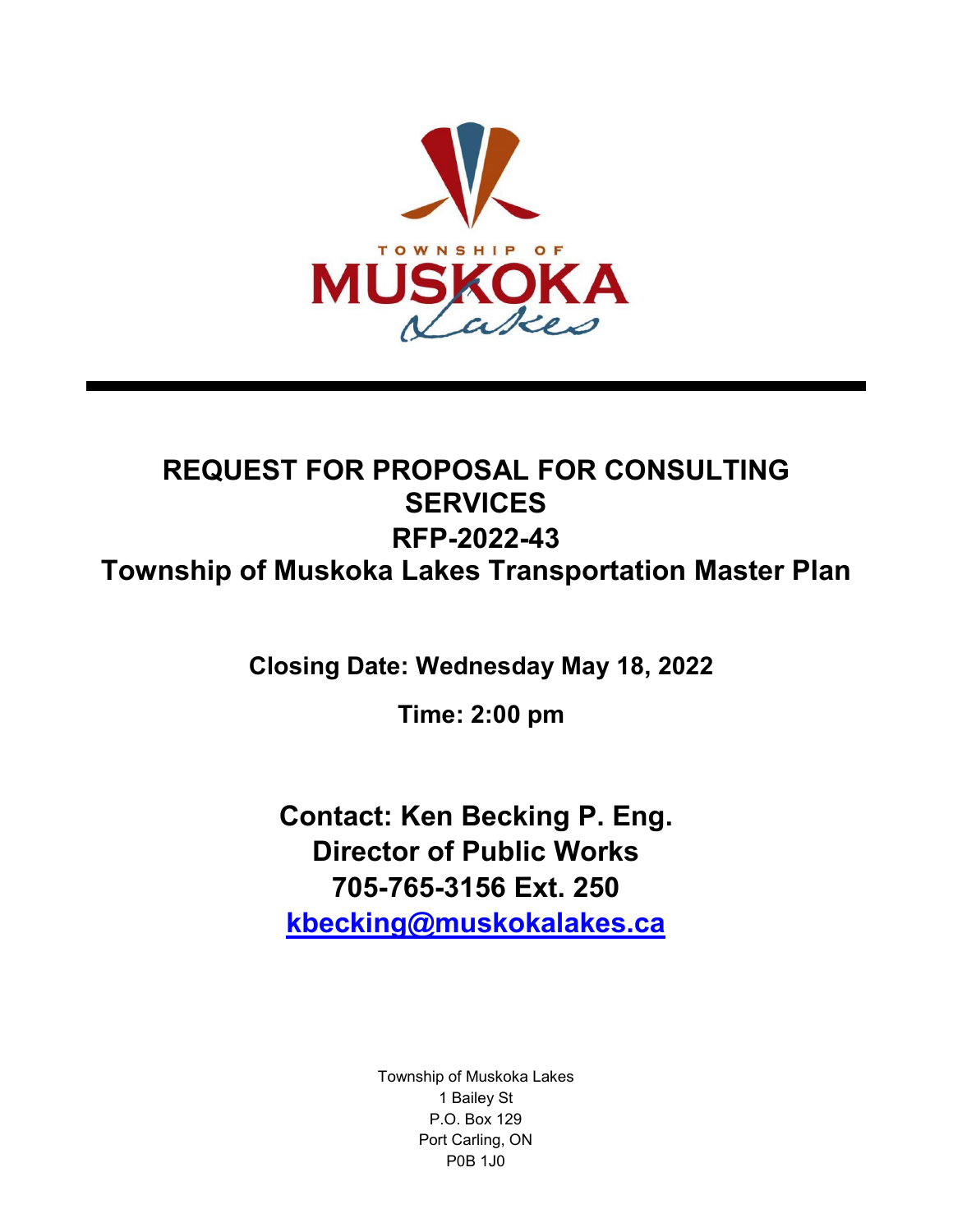# **Table of Contents**

| 1              |                                                            |  |
|----------------|------------------------------------------------------------|--|
| 2              |                                                            |  |
| 3              |                                                            |  |
| 4              | DELIVERY AND OFFICIAL CLOSING TIME OF PROPOSALS 4          |  |
| 5              |                                                            |  |
| 6.             |                                                            |  |
| $\overline{7}$ |                                                            |  |
| 8              |                                                            |  |
| 9              |                                                            |  |
| 10             |                                                            |  |
| 11             |                                                            |  |
| 12             |                                                            |  |
| 13             |                                                            |  |
| 14             |                                                            |  |
| 15             |                                                            |  |
| 16             |                                                            |  |
| 17             |                                                            |  |
| 18             |                                                            |  |
| 19             |                                                            |  |
| 20             | COMPLIANCE WITH SPECIFICATIONS AND/OR SCOPE OF WORK  9     |  |
| 21             |                                                            |  |
| 22             |                                                            |  |
| 23             |                                                            |  |
| 24             |                                                            |  |
| 25             |                                                            |  |
| 26             | MUNICIPAL FREEDOM OF INFORMATION AND PROTECTION OF PRIVACY |  |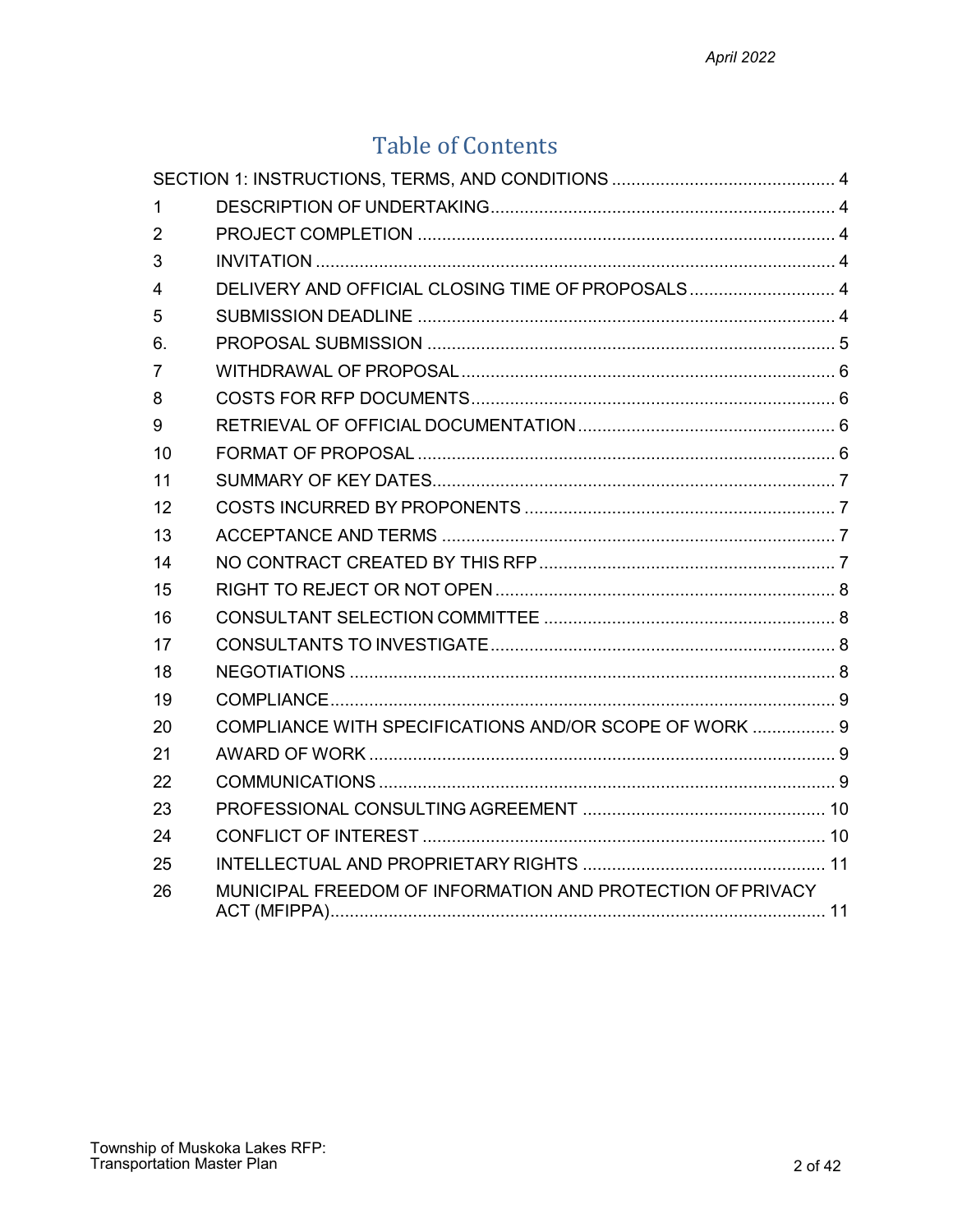| 27 |                                                                     |  |
|----|---------------------------------------------------------------------|--|
| 28 |                                                                     |  |
| 29 |                                                                     |  |
| 30 |                                                                     |  |
| 31 |                                                                     |  |
|    | SECTION 2: BACKGROUND, OBJECTIVES, SCOPE OF WORK & DELIVERABLES  15 |  |
| 32 |                                                                     |  |
| 33 |                                                                     |  |
| 34 |                                                                     |  |
| 35 |                                                                     |  |
| 36 |                                                                     |  |
| 37 |                                                                     |  |
| 38 |                                                                     |  |
| 39 |                                                                     |  |
| 40 | PUBLIC AND STAKEHOLDER CONSULTATION AND COMMUNICATIONS 22           |  |
| 41 |                                                                     |  |
| 42 |                                                                     |  |
| 43 |                                                                     |  |
| 44 |                                                                     |  |
| 45 |                                                                     |  |
|    |                                                                     |  |
| 46 |                                                                     |  |
| 47 |                                                                     |  |
| 48 |                                                                     |  |
| 49 |                                                                     |  |
| 50 |                                                                     |  |
|    |                                                                     |  |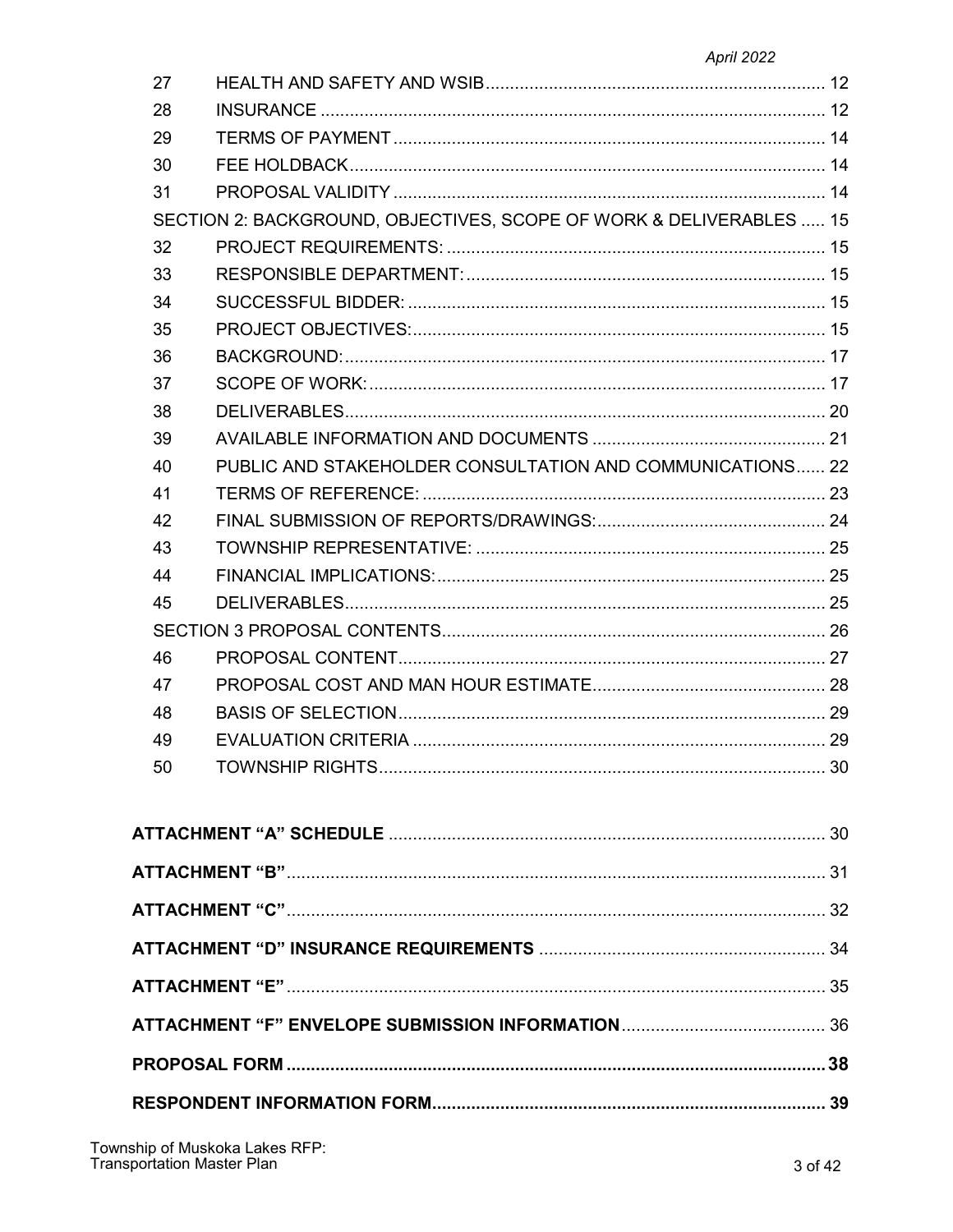#### <span id="page-3-1"></span><span id="page-3-0"></span>**1 DESCRIPTION OF UNDERTAKING**

#### **Description.**

In order to ensure that a coordinated and comprehensive approach to dealing with the overall transportation network in the Township of Muskoka Lakes, the Township is seeking to retain the services of a multi-disciplinary consultant team with expertise in comprehensive transportation planning including active transportation, environmental review and public consultation to prepare a TMP.

The information provided in this document is intended to provide a general overview of the work required.

## <span id="page-3-2"></span>**2 PROJECT COMPLETION**

The Municipality wishes to have the project completed by **June 30, 2023**

## <span id="page-3-3"></span>**3 INVITATION**

The Municipality is seeking proposals from suitably qualified consulting firms ("Consultants") to provide professional services to prepare a **transportation master plan**.

#### <span id="page-3-4"></span>**4 DELIVERY AND OFFICIAL CLOSING TIME OFPROPOSALS**

The time clock in the Public Works office of the Municipality is the official time for the deadline for submission. The Municipality is not responsible for submissions which arrive late or are not properly marked.

Proposals shall be officially opened and evaluated after closing time; however there will be no public opening. The report recommending the award will be a matter of public record following the award and information report to Council.

#### <span id="page-3-5"></span>**5 SUBMISSION DEADLINE**

Proposals must be received at this location **NO LATER THAN 2:00 p.m. on Wednesday May 18, 2022**.

Any proposal received after the above due date and time will not be considered and will be returned unopened to the Consultant. Fax or electronic submissions will not be accepted.

Consultants are to provide one electronic and one (1) hard copy of their proposal in a sealed package, clearly identified as to contents and addressed to:

The Township of Muskoka Lakes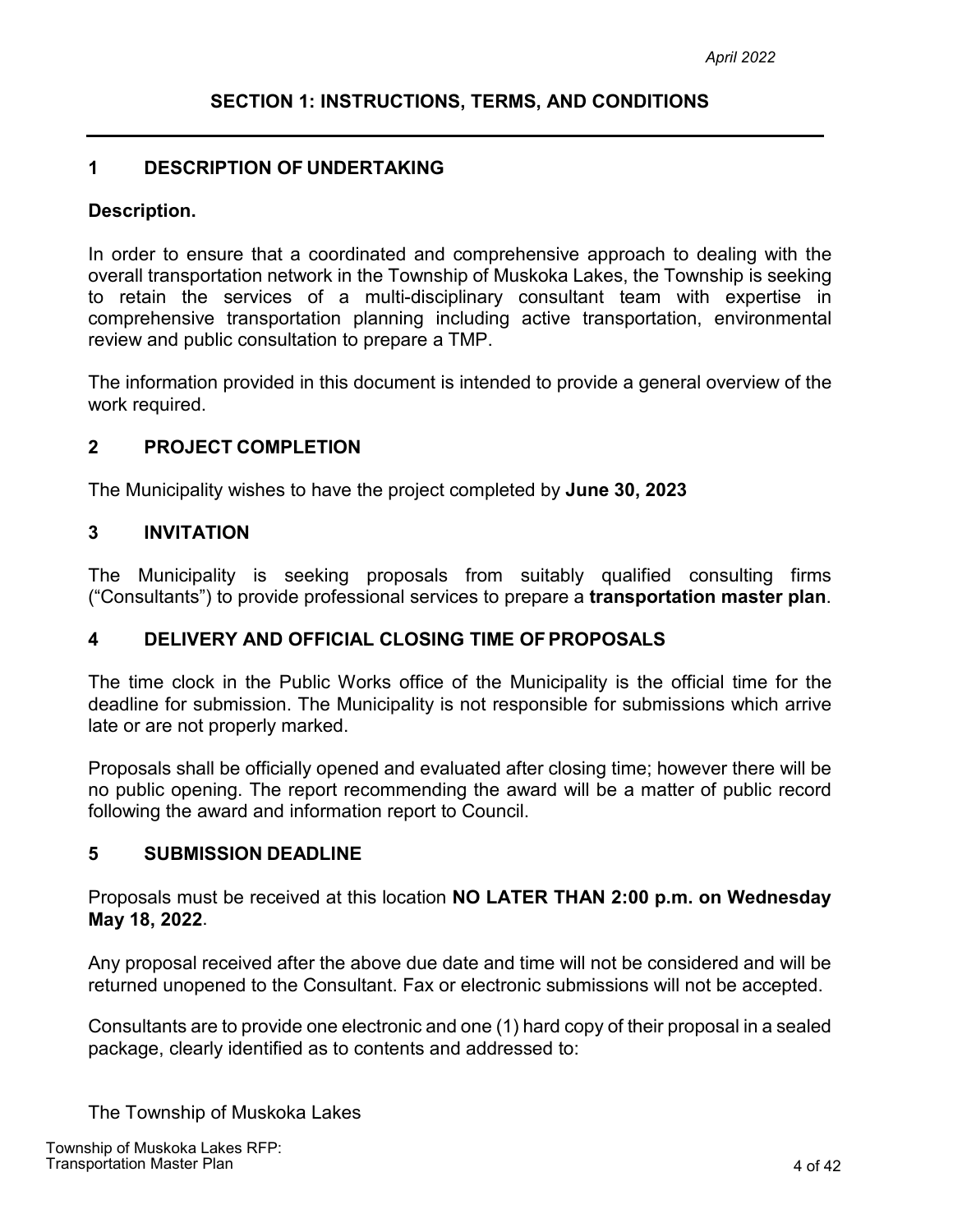PO Box 129, 1 Bailey St Port Carling ON. P0B 1J0

# Attn: **Ken Becking P. Eng., Director of Public Works**

# **6 PROPOSAL SUBMISSION:**

The bid shall include items listed hereunder, but also include other considerations based on the bidder's understanding of the project. The Bidder is also required to propose a work plan that addresses the tasks outlined in the **Proposal Deliverable** (including, but not limited to, the deliverables identified in this RFP).

Bids must be plainly marked to reveal the contents and the name and address of the Bidder's firm.

Bids shall be submitted in envelopes with the information outlined in Attachment "F" - Envelope Submission Information, clearly marked on the front of each envelope, as follows:

**ENVELOPE 1** – Bid including all items listed below under section **PROPOSAL** (including addenda, if applicable).

**ENVELOPE 2** – Bid Summary of Professional Fees and Disbursements, **PROFESSIONAL FEES** (see Attachment "B" Summary of Professional Fees and Disbursements).

If a Bidder wishes clarification of specifications, the Bidder shall not use the envelopes submitted as they will not be opened prior to the bid opening.

The bid must be legible, written in ink, or typewritten. Any form of erasure, strikeout or overwriting must be initialed by the Bidder's authorized signing officer.

All prices must be clearly indicated and all extensions written in figures. The bid must not be restricted by a statement added to the Proposal Summary or by covering letter, or by alterations to the Proposal Summary as supplied by the Township of Muskoka Lakes unless otherwise provided herein.

Key contacts for inquiries regarding this RFP are as follows, and must be submitted by email only, and directed to the attention of:

# **Ken Becking P. Eng.,**

**Director of Public Works**

E-mail: kbecking@muskokalakes.ca

Township staff may clarify any aspect of a bid submission with the Bidder at any time after the bid has been opened. Any such clarification will not alter the bid and shall not be constituted as a negotiation or renegotiation of the bid. The Corporation of the Township of Muskoka Lakes is not required to clarify any part of a bid. Any clarification of a bid by a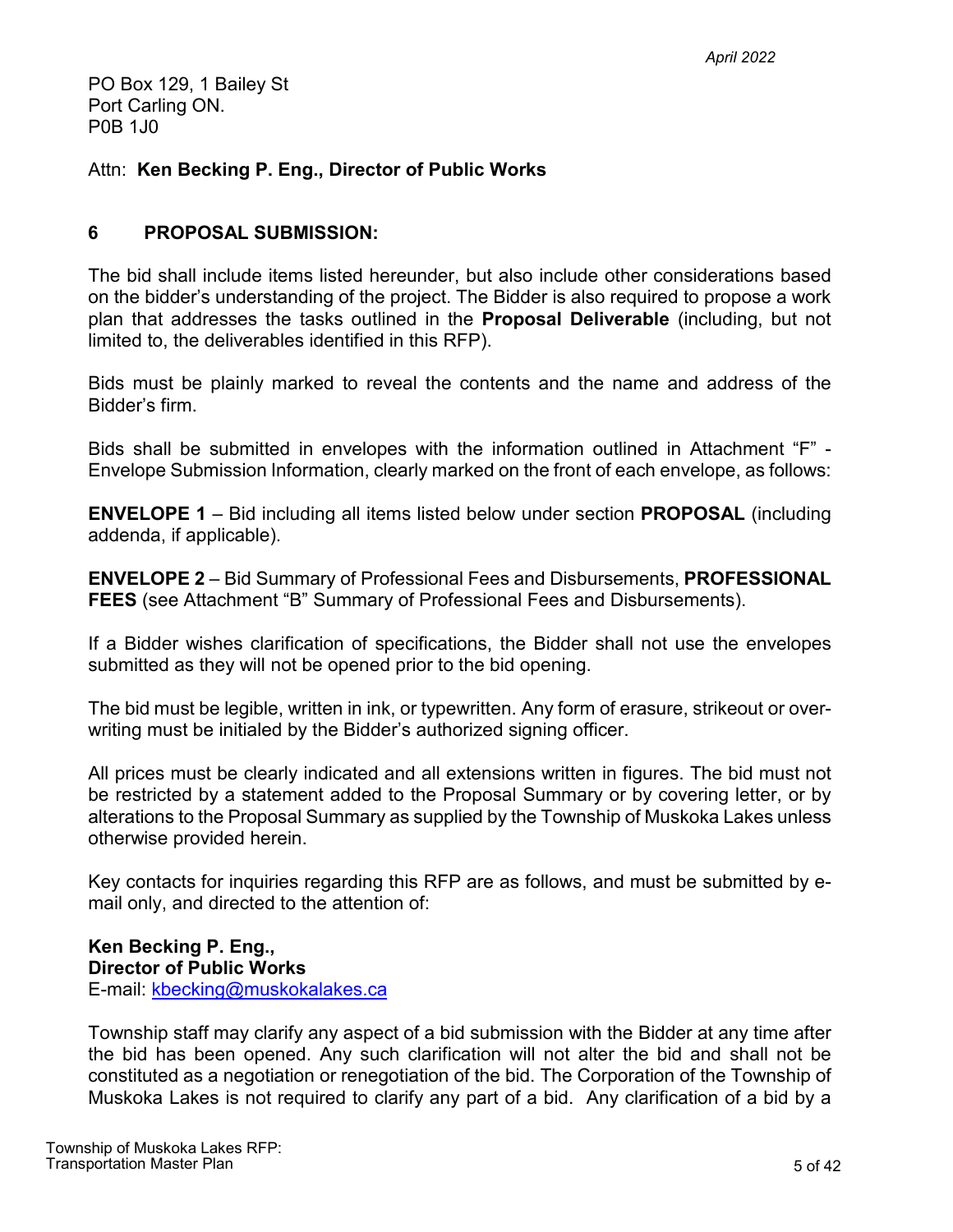Bidder shall not be effective until confirmation has been delivered in writing.

It will be the responsibility of the Bidder to clarify any details in question before submitting their bid.

Bidders shall note that all elements which are listed as provisional shall be included in the price submitted (see Attachment "B" – Summary of Professional Fees and Disbursements). However, these elements will be used at the Township's discretion pending budget, and no penalty for non- usage shall be applicable. Provisional items must be clearly identified as same. Bidders are required to provide pricing on all provisional items denoted.

After review of all the bids, and upon the opening of the Summary of Professional Fees and Disbursements (see Attachment "B") for those submissions which meet the Evaluation Criteria, the Township will then review and determine which provisional items, if any, will be utilized.

Should none of the bids be accepted, the Township may re-issue the Request for Proposal. A bid may be withdrawn unopened after it has been deposited, if such request is received in writing by the Township Clerk prior to the time specified for the opening.

# <span id="page-5-0"></span>**7 WITHDRAWAL OF PROPOSAL**

A Consultant may withdraw a submitted proposal at any time up to the official closing time by letter bearing a signature and/or seal as in the original proposal and requesting that their proposal be withdrawn. Withdrawal requests received after the time of closing will not be permitted.

Proposals confirmed as withdrawn will be returned unopened to the Consultant. The withdrawal of a Proposal does not disqualify a Consultant from submitting another proposal prior to the official closing time.

# <span id="page-5-1"></span>**8 COSTS FOR RFP DOCUMENTS**

The Request for Proposal ("RFP") documents are provided at no cost to the consultants.

# <span id="page-5-2"></span>**9 RETRIEVAL OF OFFICIAL DOCUMENTATION**

Only documents provided to Consultants by the Municipality or found on the Municipality's website are to be considered the "official" documents. The Municipality accepts no responsibility for the accuracy of information found on other websites. The onus is on the Consultant submitting a proposal to check the Municipality's website to verify they have received all relevant information. The Municipality reserves the right to not accept a proposal submission if the documents have been altered from the Municipality's own official documents.

# **10 FORMAT OF PROPOSAL**

<span id="page-5-3"></span>Township of Muskoka Lakes RFP: Transportation Master Plan 6 of 42 of 42 of 42 of 42 of 42 of 42 of 42 of 42 of 42 of 42 of 42 of 42 of 42 of 42 of 42 of 42 of 42 of 42 of 42 of 42 of 42 of 42 of 42 of 42 of 42 of 42 of 42 of 42 of 42 of 42 of 42 of 42 o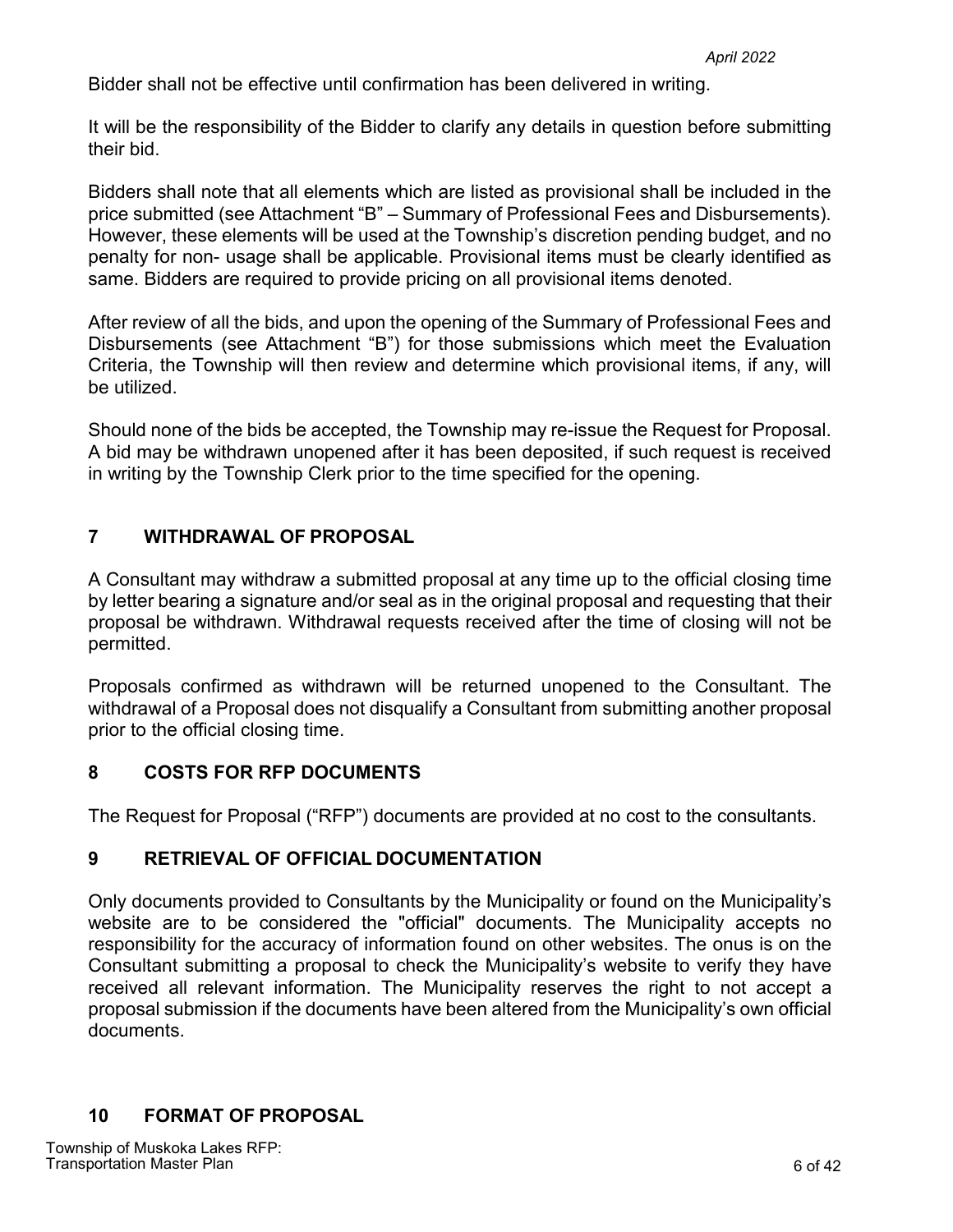All Proposals must be upon the forms provided and the respondents information called for in this RFP, submitted on 8½ x 11 paper in sealed packages, clearly marked as to contents and should include one (1) bounded original, and one electronic copy (on USB key) of the complete submission and shall include (at a minimum):

- **1. Proposal Form (Page 37)**
- **2. Respondent Information Form (Page 38)**
- **3. Attachment B (Page 31)**
- **4. Attachment C (Page 32)**

# <span id="page-6-0"></span>**11 SUMMARY OF KEY DATES**

| Cut off for submission of questions | May 10, 2022  |
|-------------------------------------|---------------|
| Response to questions               | May 12, 2022  |
| Submission of proposal              | May 18, 2022  |
| Anticipated award of assignment     | June 17, 2022 |

# <span id="page-6-1"></span>**12 COSTS INCURRED BY PROPONENTS**

All expenses incurred in the preparation and submission of proposals shall be borne by the Consultant. The Municipality assumes no responsibility or liability for costs incurred by the Consultants as a result of participating in this RFP. No payment will be made for any proposals received, or for any other effort required of or made by the Consultant prior to the Consultant entering into a written contract with the Municipality. By submitting a proposal, each Consultant shall be deemed to have agreed that it/he/she has no claim.

# <span id="page-6-2"></span>**13 ACCEPTANCE AND TERMS**

Notwithstanding that in accordance with RFP Section 13, this RFP is not a tender and is not intended to create "Contract A", the Consultant and all other entities participating in this RFP Process agree that submission of a proposal constitutes acknowledgement that the Consultant has read and agrees to be bound by all the terms and conditions of the RFP. All those who submit a proposal represent that they have read, completely understand, and accept the terms and conditions of the RFP in full.

# <span id="page-6-3"></span>**14 NO CONTRACT CREATED BY THIS RFP**

This document is a request for proposals in respect of the services and project described herein and is not a tender. Neither the RFP Documents nor the submission of any proposals in response to the RFP documents shall, in any way whatsoever, create a binding agreement between the Municipality and any Consultant. For clarity, these RFP documents are not intended to be an offer to enter into a bidding contract with Consultants (often referred to as "Contract A") and no agreement of any kind shall exist between the successful Consultant and the Municipality until a contract, if any, has been formally executed by the successful Consultant and the Municipality.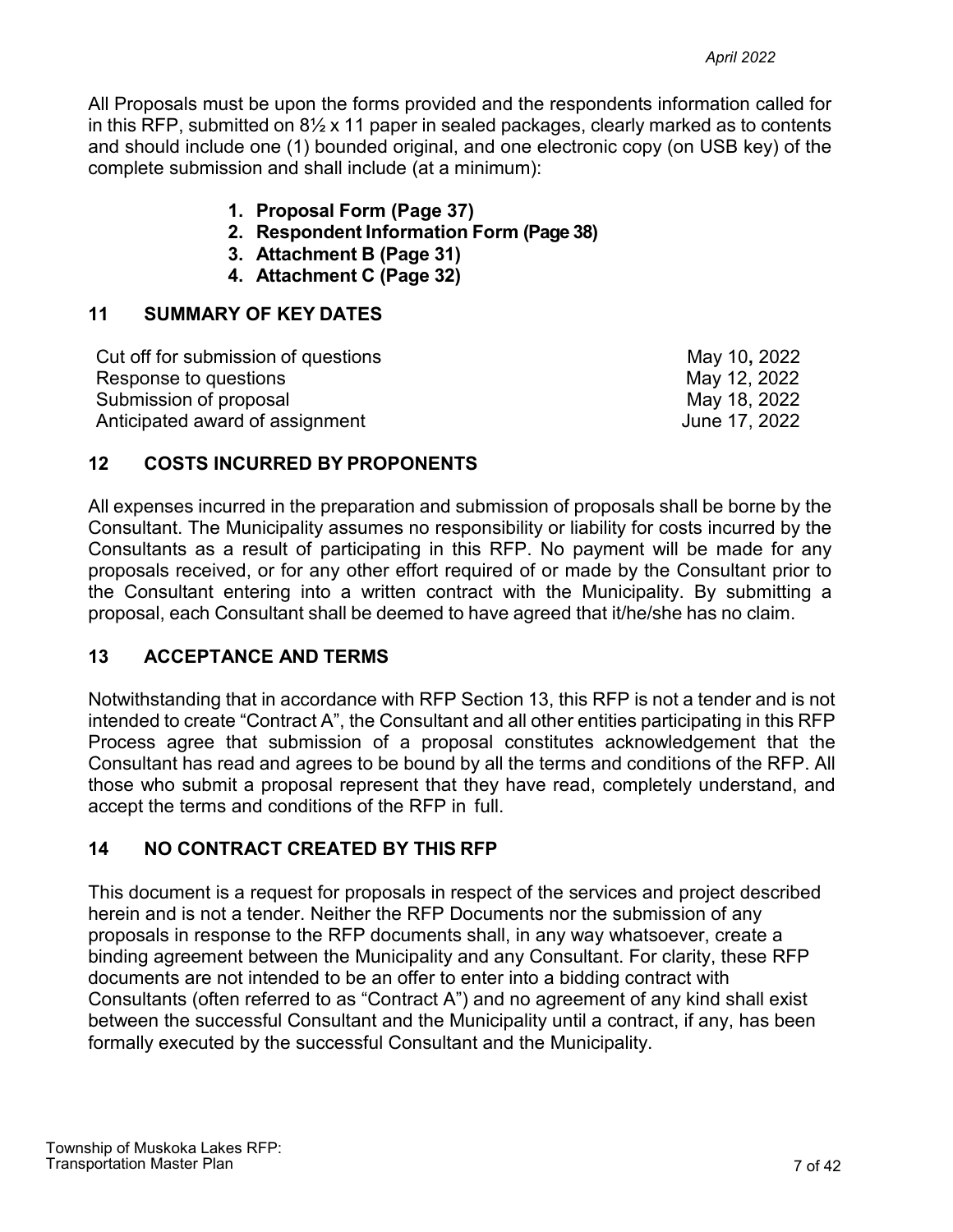# <span id="page-7-0"></span>**15 RIGHT TO REJECT OR NOT OPEN**

Notwithstanding any other provision of this RFP, the Municipality may, in its sole discretion, accept or reject any or all proposals. The Municipality may accept any proposal in whole or in part. There is no express or implied term of this RFP that the lowest priced proposal or the highest ranked proposal will be identified as the successful Consultant.

The Municipality reserves the right to cancel the RFP at any time and to reissue it for any reason whatsoever, without incurring any liability and no Consultant will have any claim against the Municipality as a result of the cancellation or re-issuing of the RFP.

Should the Municipality receive only one (1) qualified and duly executed proposal submission on commodities/services that have known multiple source potential, the right is reserved to recall the competition.

The Municipality reserves the right not to **open** a proposal call should the Municipality deem, in its opinion, to have received an inadequate number of responses to the call for proposals and further the right is reserved to cancel and recall the competition. Unopened proposals will be returned to all Consultants who responded.

The Municipality reserves the right not to accept a proposal that includes any person, corporation, which includes all related corporations, or other legal entity who, or which, has a claim or has instituted a legal proceeding against the Municipality or against whom or which the Municipality has a claim or has instituted a legal proceeding with respect to any matter, including previous contracts, bid submissions or business transactions. For clarity said right includes the Consultant submitting the proposal as well as any person, corporation or entity listed in the proposal such as the proposed general consultant/contractor, sub-consultant/sub-contractor or vendor within the submitted proposal.

#### <span id="page-7-1"></span>**16 CONSULTANT SELECTION COMMITTEE**

The Consultant Selection Committee will consist of representatives of the Municipality. The Consultant Selection Committee may solicit advice/guidance from those persons or companies it deems appropriate. The Consultant Selection Committee may engage the Consultants for the purposes of clarification or negotiation as part of the selection process.

#### <span id="page-7-2"></span>**17 CONSULTANTS TO INVESTIGATE**

Consultants submitting a proposal shall understand and acknowledge that while this RFP outlines the scope of work and specific requirements, the Consultants shall satisfy themselves by such means as they prefer, as to the extent of work required to complete the assignment.

# **18 NEGOTIATIONS:**

If all submitted bids are over budget, the Township reserves the right to negotiate the terms of the project contract, including price and scope of work, directly with the qualified bidder, to identify cost saving opportunities associated with alternate process, material or construction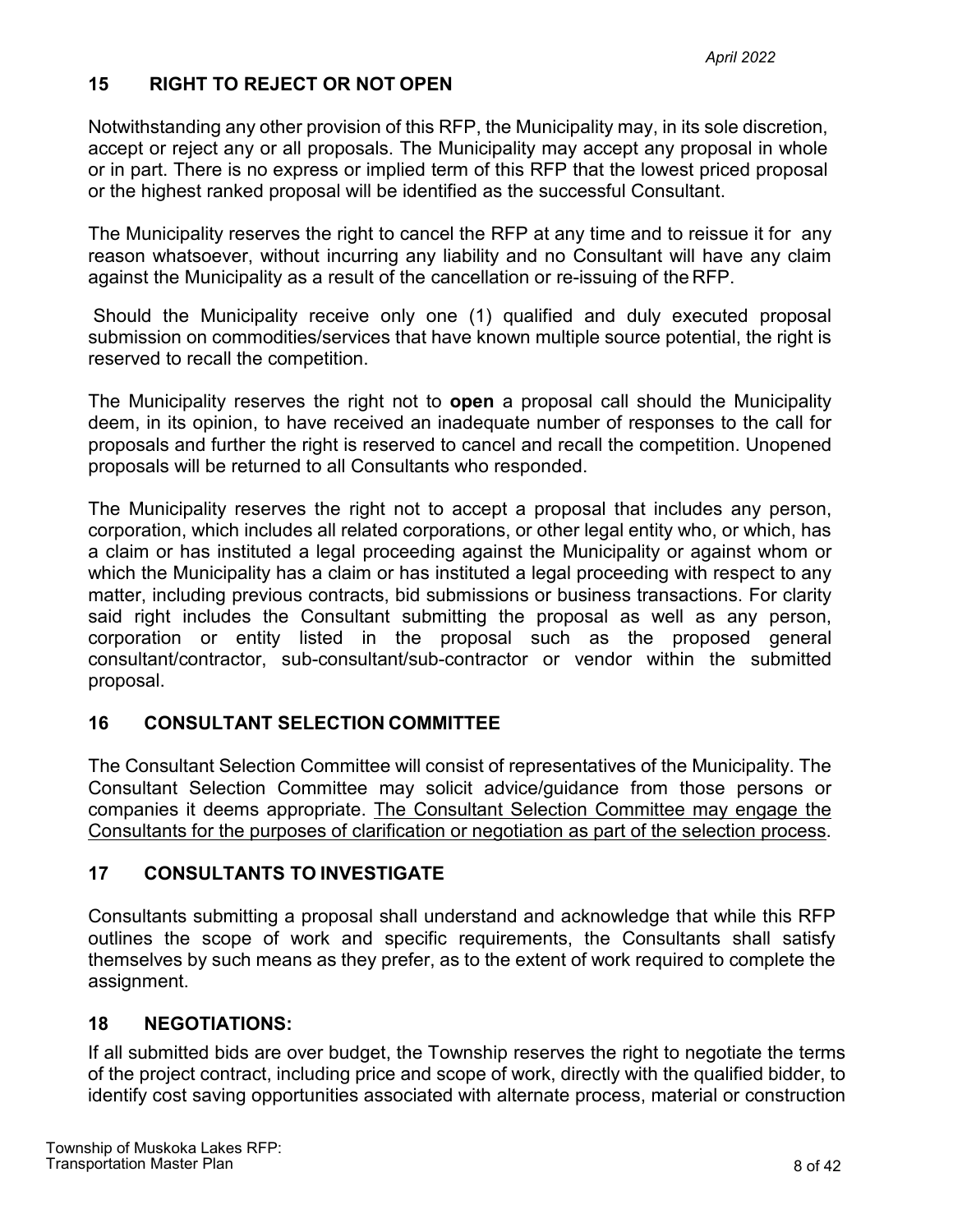methods. If an acceptable agreement cannot be met with the qualified bidder, the Township reserves the right to negotiate an acceptable agreement with the next qualified bidder.

If an agreement cannot be reached which is acceptable to the Township, the project will be cancelled without award.

The Township further reserves the right, in its sole discretion, to cancel the contract agreement at any time without an award beingmade.

# **19 COMPLIANCE:**

Any deviations to the Township's RFP document must be clearly defined and is subject to acceptance or rejection by the Township in its sole discretion. Bidders are encouraged to offer comments that clarify the content and intent.

# **20 COMPLIANCE WITH SPECIFICATIONS AND/OR SCOPE OFWORK:**

Alternative bids may be considered however, any deviations to the Township's information to Bidders, general conditions and mandatory requirements must be clearly defined and are subject to acceptance or rejection by the Township in its discretion. Bidders are encouraged to offer comments that clarify the content and intent of their bid.

# <span id="page-8-0"></span>**21 AWARD OF WORK**

If the Municipality decides to award a contract based on a submission received in response to this RFP, the successful Consultant will be notified of the intent to award in writing, and the subsequent execution of a written agreement shall constitute the making of a contract. Consultants will not acquire any legal or equitable rights or privileges whatsoever until the contract is signed by both parties.

If a contract is to be awarded as a result of the RFP, it will be awarded to the Consultant whose proposal, in the Municipality's opinion, provided the best potential value to the Municipality and is capable in all respects to fully perform the contract requirements and the integrity to assure performance of the contract obligations.

The Municipality reserves the exclusive right to determine the qualitative aspects of all proposals relative to the evaluation criteria. Consultants may not amend or withdraw their proposals after the official closing date and time. Proposals will be evaluated as soon as practicable after the closing time. The proposals and accompanying documentation submitted by the Consultants are the property of the Municipality and will not be returned.

Consultants are advised that all communications with the Municipality related to this RFP during the proposal process must be directly and only with the individual nominated in Section 18 of this document.

# <span id="page-8-1"></span>**22 COMMUNICATIONS**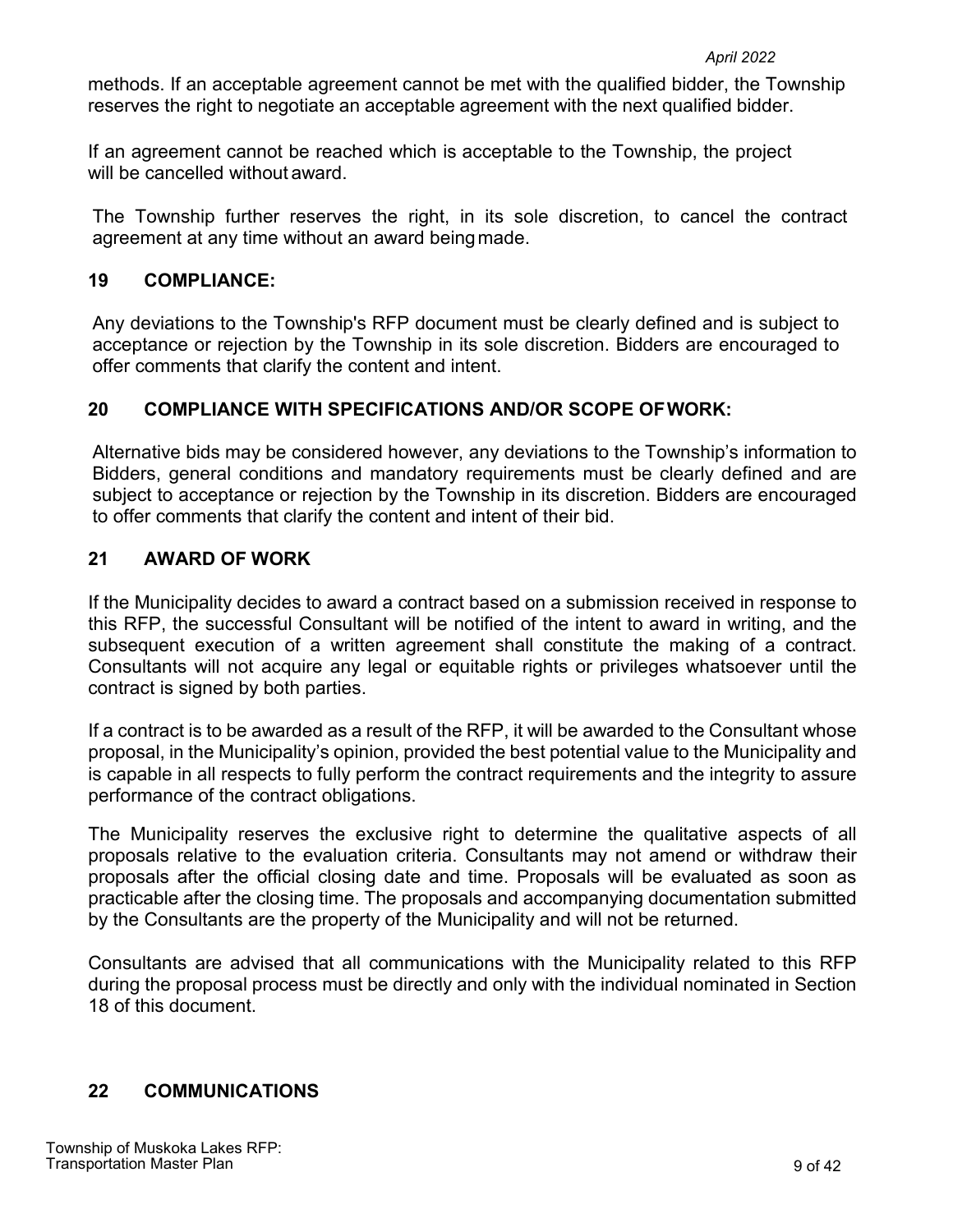#### *April 2022*

All inquiries regarding this RFP are to be directed to the individual identified below. Inquires must be received in writing (email) no later than May 10, 2022. All inquiries received and the responses provided will be sent to all Consultants by way of written addendum(s) no later than May 12, 2022, without naming the source of the inquiry.

The Township of Muskoka Lakes PO Box 129, 1 Bailey St Port Carling ON. P0B 1J0

Attn: Ken Becking P. Eng., Director of Public Works kbecking@muskokalakes.ca 705-765-3156 ext. 250

Where a Consultant finds discrepancies or omissions in the proposal requirements, or other proposal documents or instructions, or otherwise requires any clarification, the Consultant should contact the Municipality in writing by e-mail as noted above.

Note that no oral explanation or interpretation shall modify any of the requirements or provisions of the RFP documents.

Where the Municipality deems that an explanation or interpretation is necessary or desirable, an addendum may be issued, in writing, on the Municipality's website for downloading by all Consultants. It is the Consultant's sole responsibility to check for addenda issued and download same. Acknowledgement of Addenda on the proposal is a mandatory requirement. Failure to acknowledge addenda will result in a non-compliant proposal that is not eligible for award.

# <span id="page-9-0"></span>**23 PROFESSIONAL CONSULTING AGREEMENT**

Prior to commencing work on the project, the successful Consultant will enter into an Agreement for Professional Consulting Services with the Municipality based on the Municipality's Request for Proposal Information Package and the Consultant's submitted Proposal. The form of the agreement will be generally consistent with the joint MEA/CEO Joint Agreement for Professional Consulting Services

#### <span id="page-9-1"></span>**24 CONFLICT OF INTEREST**

The Municipality reserves the right to disqualify a proposal where the Municipality believes a conflict of interest or potential conflict of interest exists in regard to the Consultant and the intended project.

The successful Consultant shall work solely and exclusively in the interests of the Municipality at all times to ensure that the project is successfully completed. The Consultant must identify current claims, potential claims, or disputes against the Municipality, if any, that the firm is involved with.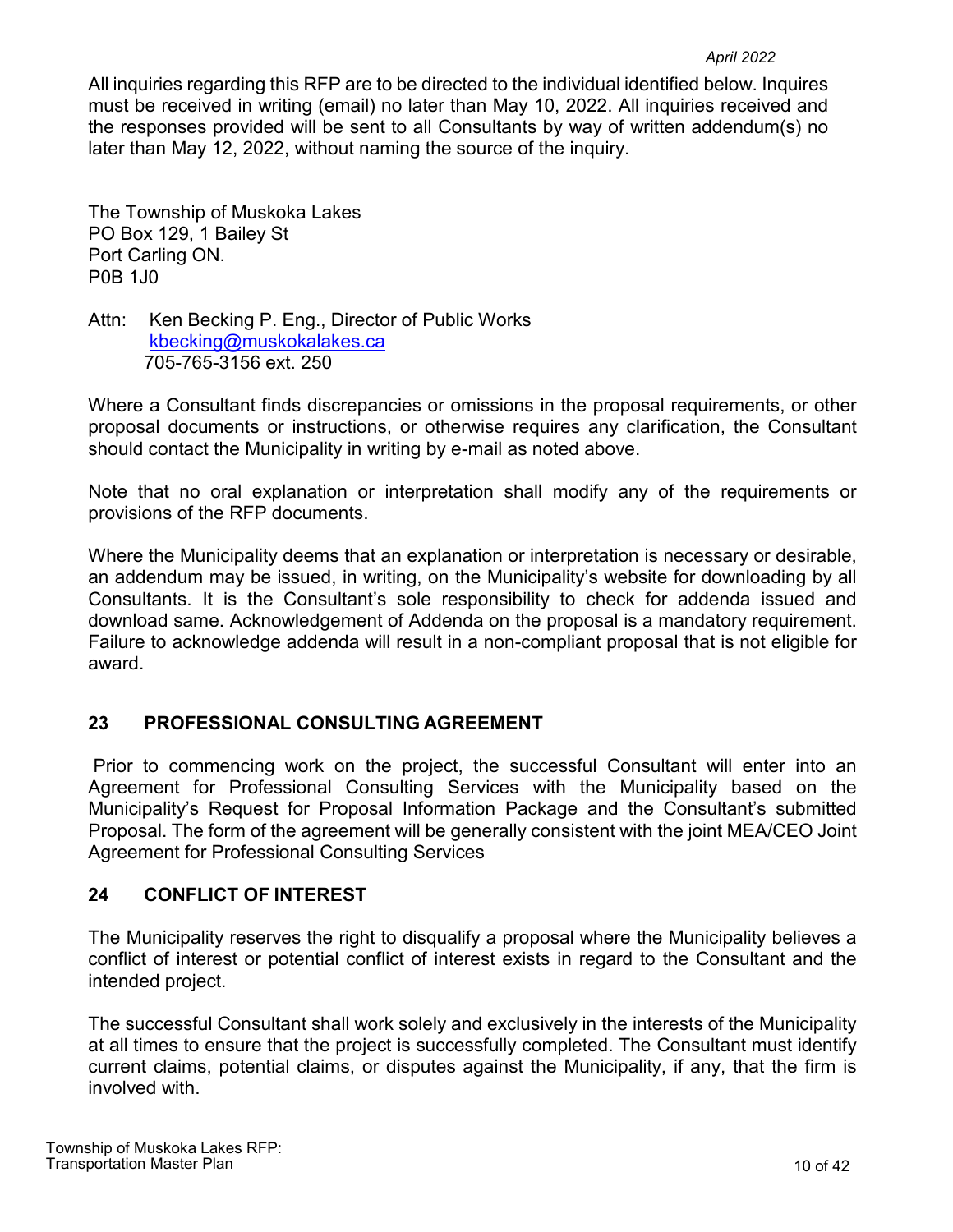#### *April 2022*

The Consultant must identify current developer and development interest that the firm has in the service area, if any. This information and any conditions attached to the proposal will be considered in the Municipality's evaluation.

No person, firm or corporation other than the Consultant and those named in the proposal shall have any interest in the submitted proposal or in the proposed contract for which this proposal is made and to which it relates.

This proposal shall be made by the Consultant without any connection, knowledge, comparison of figures or arrangement with any other person or persons making a proposal for the same work, and shall, in all respects, act fairly and without collusion or fraud.

## <span id="page-10-0"></span>**25 INTELLECTUAL AND PROPRIETARY RIGHTS**

All intellectual, industrial or other proprietary rights of any type in any form protected or protectable under law and every other right, title, interest in and to all concepts, techniques, ideas, information, materials, however recorded (including images and data) ("Intellectual Property") provided by the Municipality to the Consultants in relation to this RFP shall remain the respective property of the Municipality at all times. The Municipality shall be the sole owners of any newly created Intellectual Property of the Consultants' related directly or indirectly to this RFP and any contracted services.

For those parts of the RFP or any related contract that are Intellectual Property owned by the Consultant prior to the proposal submission or created by the Consultant during the term of this proposal or contracted services independently of the performance of the Consultants' obligations under this RFP or related contract, the Consultant shall grant to the Municipality, a perpetual, worldwide, non-exclusive, irrevocable, transferable, royalty free, fully paid up right and licence; (a) to use, modify, reproduce and distribute, in any form, those parts of the proposal and/or related contracted services; and (b) to authorize other persons, including agents, consultants, sub-consultants, contractors or subcontractors to do any of the former on behalf of the Municipality.

## <span id="page-10-1"></span>**26 MUNICIPAL FREEDOM OF INFORMATION AND PROTECTION OF PRIVACY ACT (MFIPPA)**

All correspondence, documentation and information provided shall become the property of the Township. Any personal information required on the documentation presented is received under the authority of the Municipal Freedom of Information and Protection of Privacy Act, 1989, RSO, 1990. This information will be an integral component of the quote submission.

All written Proposals received by the Township become a public record, once a Proposal is accepted by the Township of Muskoka Lakes, and a contract is signed, all information contained in them is available to the public, including personal information.

Questions about collection of personal information and the Municipal Freedom of Information and Protection of Privacy Act, 1989, R.S.O. 1990, Chapter M.56, as amended, should be directed to:

#### Township Clerk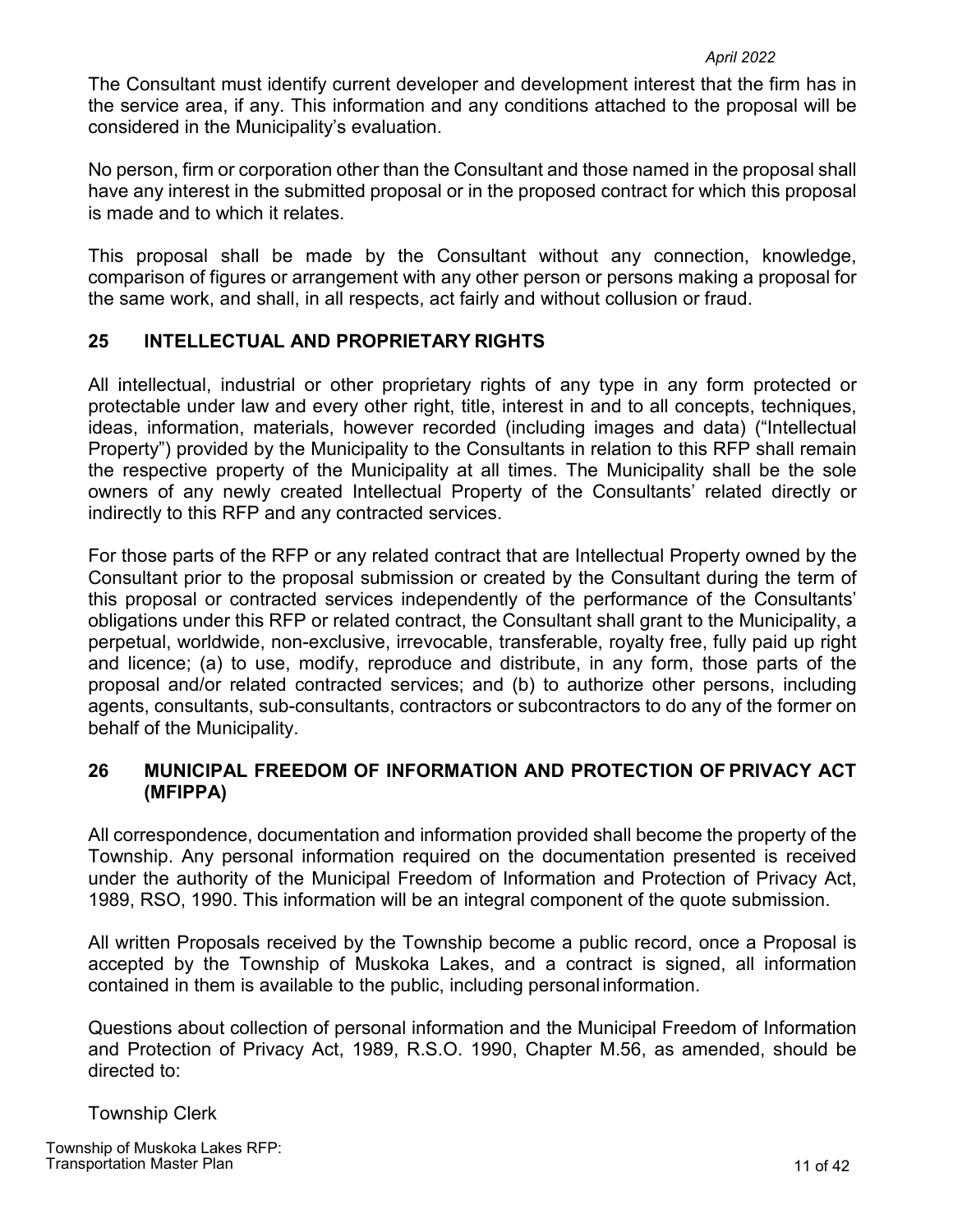The Township of Muskoka Lakes PO Box 129, 1 Bailey St Port Carling ON. P0B 1J0

Phone: 705-765-3156 Ext 211

The Township Clerk has been designated by the Corporation of the Township of Muskoka Lakes Council to carry out the responsibilities of the Act.

# <span id="page-11-0"></span>**27 HEALTH AND SAFETY AND WSIB**

The successful Consultant is required to conform with the *Occupational Health and Safety Act*  related to the performance of the contract. In addition, the successful Consultant will be required to supply to the Municipality a valid Clearance Certificate issued by the WSIB, or if applicable, a letter from WSIB verifying Independent Operator's Status. A new clearance certificate is required every sixty (60) days.

#### <span id="page-11-1"></span>**28 INSURANCE**

The successful Consultant shall, at its/his/her own expense, obtain and maintain for the term of the contract and any renewal or extension thereof and provide the Municipality with evidence of:

Comprehensive general liability insurance on an occurrence basis for an amount not less than Two Million (\$2,000,000) Dollars, exclusive of interest or costs per occurrence, with respect to the successful Consultant's operations, acts and omissions relating to its obligations under the contract, such policy to include coverages for defense and claimants' costs, and coverages for:

- personal injury including death;
- property damage or loss (direct or indirect and including loss of use thereof);
- broad form property damage;
- contractual liability;
- non-owned automobile liability;
- products and completed operations;
- contingent employers liability;
- cross liability;
- severability of interest; and
- owners' and contractors' protective.

The policy of insurance shall name the Municipality as an additional insured with respect to its interest in the operations of the Consultant; shall provide that the policy shall be noncontributing with, and apply only as primary and not as excess to any other insurance available to the Municipality; and shall also provide that neither the Consultant nor the insurer shall cancel, materially change or allow the policy to lapse without first giving the Municipality thirty (30) days prior written notice.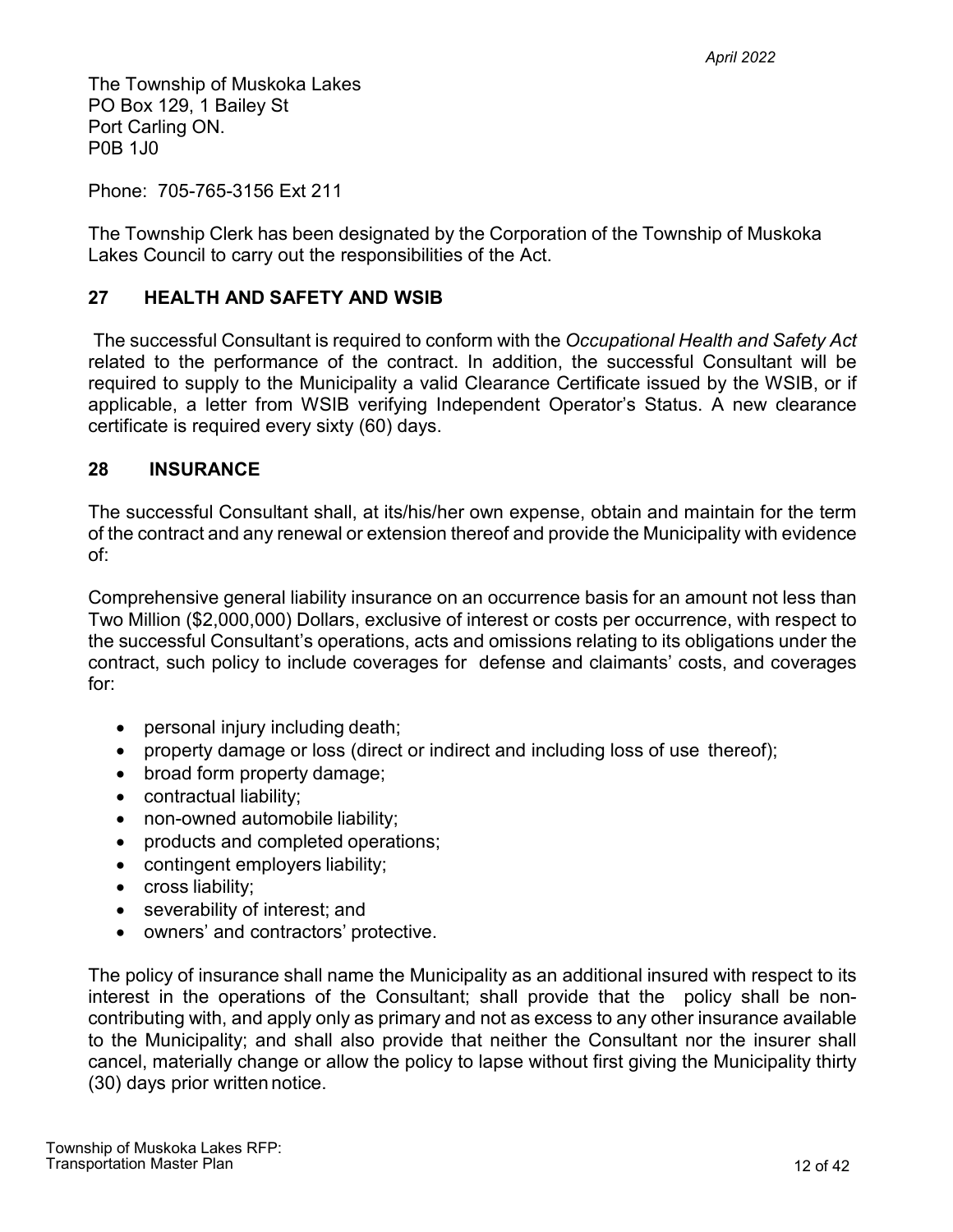#### *April 2022*

Professional liability insurance or other errors and omissions insurance covering claims and expenses for liability for loss or damage arising from negligence in the provision of the Services, of standard wording, for an amount no less than Two Million (\$2,000,000) Dollars exclusive of interest or costs per occurrence; and

Automotive or Motor vehicle liability insurance of standard wording, covering all vehicles owned, leased or operated by or on behalf of the Consultant, in any matter in connection with the services provided or to be provided under the contract, for an amount not less than Two Million (\$2,000,000) Dollars exclusive of interest or costs per occurrence and equipment leased, borrowed, rented or operated for an amount of not less than Two Million (\$2,000,000) exclusive of interest or costs per occurrence.

Every policy of insurance shall contain either no deductible amount or a deductible amount which is reasonable considering the financial circumstances of the Consultant. The Consultant shall be responsible to pay all deductible amounts.

No policy shall contain any provision which would contravene the obligations of the Consultant hereunder or otherwise be to the detriment of the Municipality.

The Consultant shall provide or cause to be provided to the Municipality, within seven (7) days of award of Contract, a certificate from its insurer which shows that the policy or policies placed and maintained by it complies with the requirements of this RFP and the contract. No review or approval of any such insurance certificate by the Municipality shall derogate from or diminish the Municipality's rights or the Consultant's obligation contained in this RFP or the contract.

If at any time the Municipality is of the opinion that the insurance taken out by the Consultant is inadequate in any respect, it shall forthwith advise the Consultant of the reasons therefore and the Consultant shall forthwith take out additional insurance, if available, satisfactory to the Municipality.

The taking out of insurance shall not relieve the Consultant of any of its obligations under this RFP or the contract or limit its liability thereunder.

All policies of insurance shall be:

- (a) written with an insurer licensed to do business in Ontario;
- (b) in form and content acceptable to the Municipality acting reasonably;
- (c) be non-contributing with, and will apply only as primary and not excess to any other insurance available to the Municipality; and
- (d) contain an undertaking by the insurers to notify the Municipality in writing not less than thirty (30) days before any material change, cancellation, lapse or termination of the policies.

Failure to provide the aforementioned insurance will result in the withholding of payments or at the sole option of the Municipality, forfeiture of the Contract.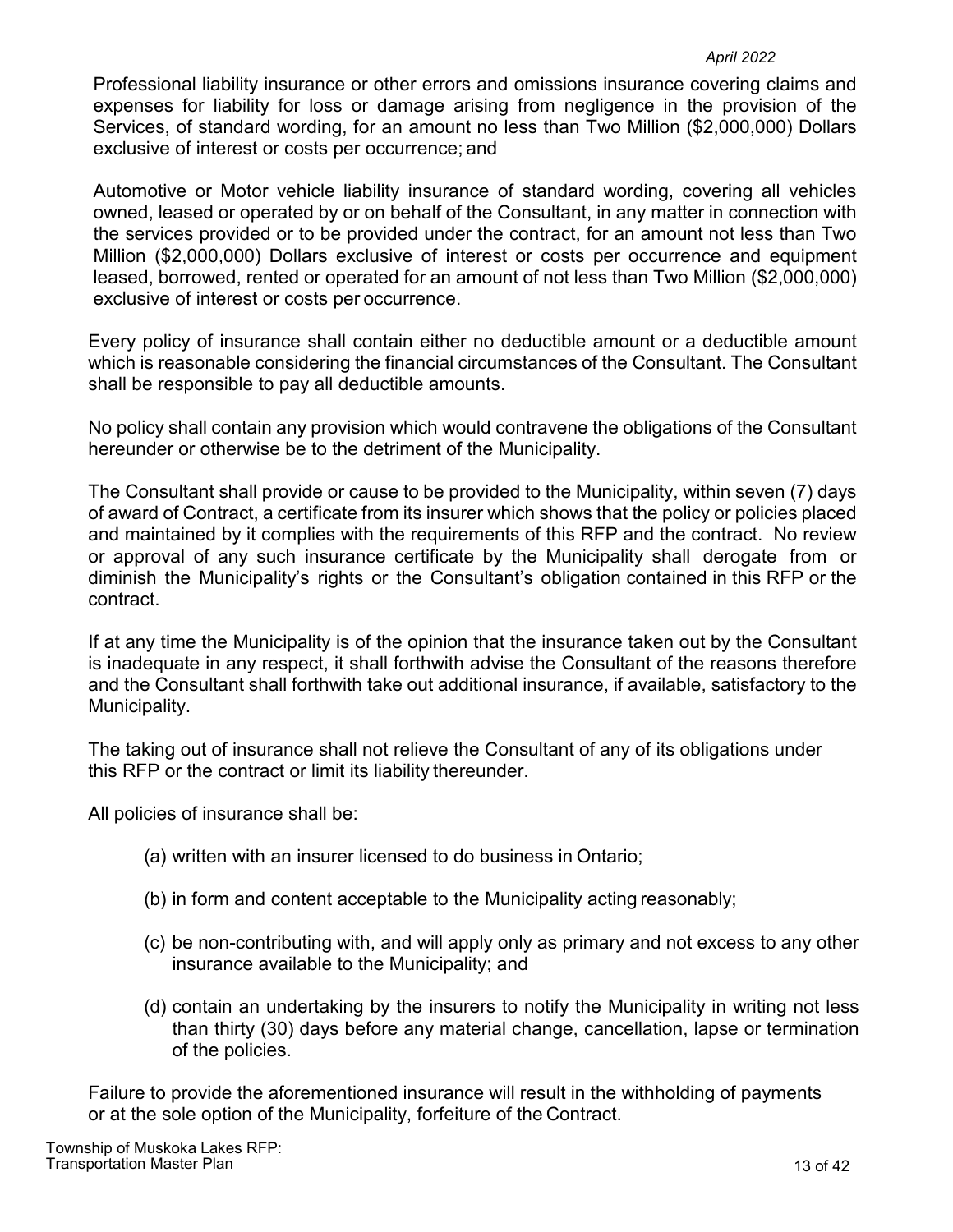#### <span id="page-13-0"></span>**29 TERMS OF PAYMENT**

The successful Consultant shall be reimbursed on a monthly basis for the actual work completed and time spent on the project. Monthly invoices are to include supporting documentation for all disbursements. Disbursements will be paid at cost.

Invoices submitted by the successful Consultant shall include the project title, a description of the work completed and a billing summary. This summary shall include the tasks set forth in the financial submission and shall indicate the budgeted cost, percentage invoiced to date and a total of these amounts for each task.

## <span id="page-13-1"></span>**30 FEE HOLDBACK**

The Municipality will not impose a ten percent (10%) holdback on overall fees until the final acceptance of all deliverables and final reports are made to the Municipality.

## <span id="page-13-2"></span>**31 PROPOSAL VALIDITY**

Proposals shall remain valid and open for acceptance by the Municipality for a period of sixty (60) calendar days following the deadline for receipt of proposals.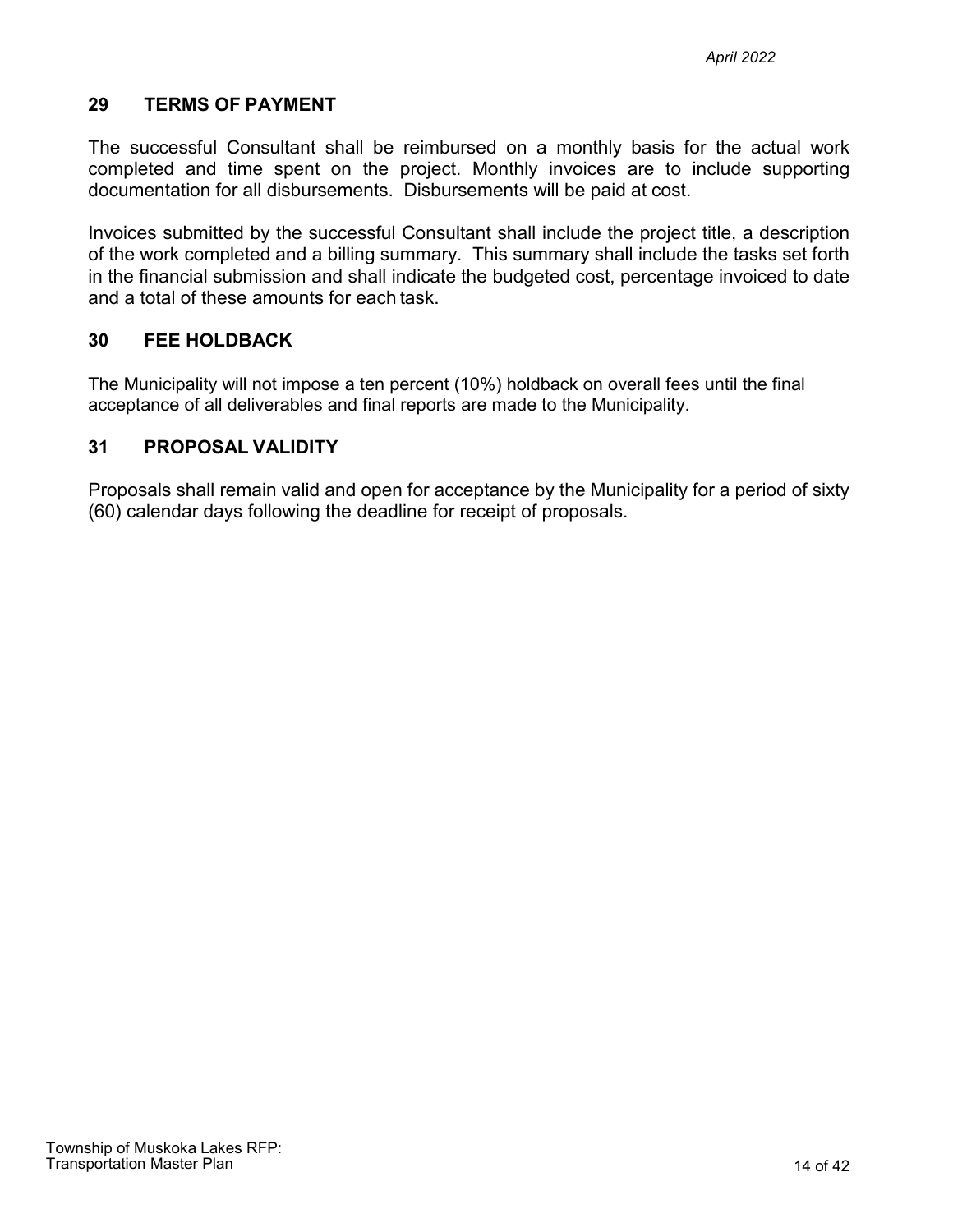# <span id="page-14-0"></span>**SECTION 2: BACKGROUND, OBJECTIVES, SCOPE OF WORK & DELIVERABLES**

#### <span id="page-14-1"></span>**32 PROJECT REQUIREMENTS:**

The Township of Muskoka Lakes requires the services of a qualified and competent Consulting Firm to undertake the completion of a Transportation Master Plan.

Firms with an interest in this project must follow the details of this document closely when responding to this request.

The information provided in this document is intended to provide a general overview of the work required.

#### <span id="page-14-2"></span>**33 RESPONSIBLE DEPARTMENT:**

Development and implementation of the Transportation Master Plan study will be administered by the Public Works Department (the "Department"), which is responsible for directly providing, and assisting in, the provision of a wide variety of transportation services and amenities. The Successful Consultant will work closely with the Department during the preparation and approval of the Master Plan.

#### <span id="page-14-3"></span>**34 SUCCESSFUL BIDDER:**

The Successful Bidder must be capable of providing accurate, reliable, timely, and fiscally responsible services. The bid must meet all the requirements outlined in this document.

#### <span id="page-14-4"></span>**35 PROJECT OBJECTIVES:**

In order to ensure that a coordinated and comprehensive approach to dealing with the overall transportation network in the Township of Muskoka Lakes, the Township is seeking to retain the services of a multi-disciplinary consultant team with expertise in comprehensive transportation planning including active transportation, environmental review and public consultation to prepare a TMP.

The TMP will review current and future transportation network issues and requirements to accommodate future growth projected in the Township to the 2047 and beyond. The TMP will be utilized as a background document for the Township's future Development Charges Study.

Township of Muskoka Lakes RFP: Transportation Master Plan 2008 and 2009 and 2009 and 2009 and 2009 and 2009 and 2009 and 2009 and 2009 and 20 The TMP along with the Official Plan will also guide capital project prioritization to meet the needs across the Township and will integrate with corporate asset management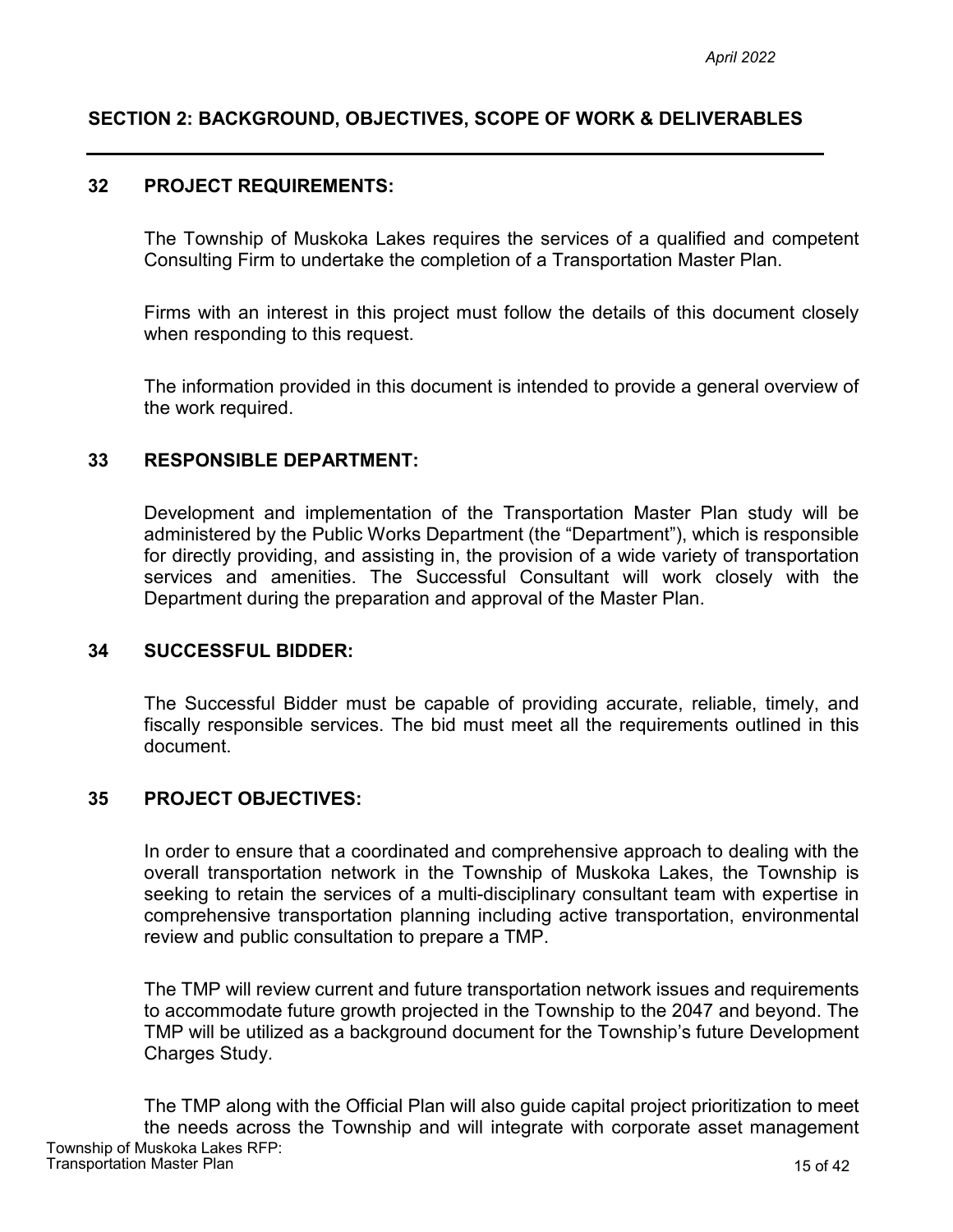#### *April 2022*

strategy through the review of levels of service criteria for the Township's road and bridge infrastructure. The TMP is also an opportunity to review and address road safety and speed management that are ongoing concerns throughout the Township road network. Undertaking site specific traffic study needs will also be included in the study.

The following are minimum areas of study be included in the terms of reference for a consultant assignment:

- Future transportation network requirements
- Official Plan policies and schedule updates
- Development Charges Background Study projects
- Capital Project prioritization
- Levels of Service condition criteria
- Transportation services integration
- Road Safety review
- Speed Management analysis and criteria
- Intersection Improvement assessment
- Urban Area Traffic review for Bala and Port Carling
- Road policies and processes updates and compilation
- Pedestrian Safety
- Active Transportation
- Public Access to major lakes and rivers within the Township
- Parking throughout the Township

It is necessary that this TMP be integrated with land use planning documents and pragmatic infrastructure investments. The background research and analysis undertaken to develop the TMP will be primarily completed by the consulting team with input and general direction from the Director of Public Works and senior Township Staff. The consultant will prepare and be responsible for bringing regular updates to the General and Finance Committee as specified below.

Under the general direction of the Director of Public Works the consultant will identify broad goals; anticipated background work; associated inclusion and incorporation of relevant studies and documents; and, project phasing and associated scope of work.

The selected consultant team will undertake the TMP as a Class Environmental Assessment (MCEA) in accordance with the master planning process for Municipal Class Environmental Assessments. It is expected that the consultant team will engage and involve staff from other Township departments (Planning, Treasury, Economic Development), Township OPP, local municipalities and agencies. Public consultation will also be part of the study requirements. The anticipated time to complete the proposed study is approximately one year.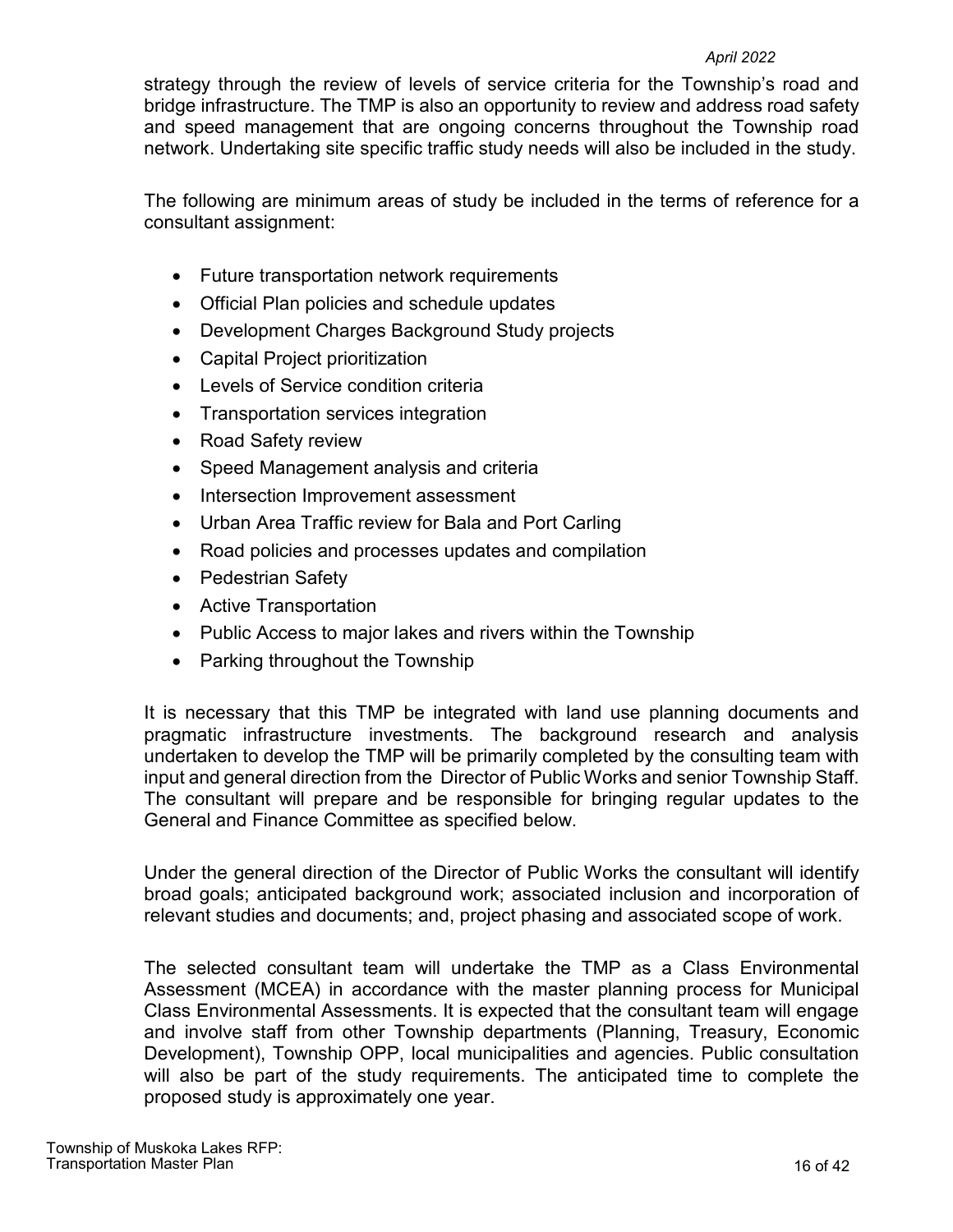## <span id="page-16-0"></span>**36 BACKGROUND:**

The annual influx of seasonal residents and tourists along with the growth and development pressures within TML present unique challenges for the Township. A comprehensive and sustainable transportation plan is essential for the Township to continue to plan for efficient development within the municipality. Provincial, District and Township planning and transportation related factors have culminated in the need for the coordination of land use planning, transportation system planning, and transportation infrastructure investment. These investments relate to roads, active transportation, public access to water and parking solutions throughout the Township.

The Township has never completed a review of the transportation network. The Township approved funding in the 2022 budget to undertake a Transportation Master Plan (TMP). Staff are proposing to undertake a TMP study that provides the Township with future planning for its transportation network. The TMP will provide direction for the planning, coordination and implementation of a multi-municipal road network, active transportation facilities, public access to the primary lakes within the township for both recreational and commercial purposes and public parking for the next 10 years and beyond. This TMP will recommend appropriate road design cross- sections for Township road corridors on a rationalized segment basis. Finally, the TMP will also guide the development and implementation of policies with a basis in context- sensitive design, in consideration of the ongoing need to examine existing and future transportation needs within the Township.

#### <span id="page-16-1"></span>**37 SCOPE OF WORK:**

The project will consist, at a minimum, of the following components:

#### **Project Initiation**

Upon award of the project the parties will hold a project kick off meeting. The terms of reference and schedule for the project will be finalized based on the Consultants proposal and an agreement will be executed.

#### **Phase I: Data Collection and Information Gathering**

This phase shall, as a minimum include the following activities. Note that the Consultant shall be required to establish an FTP site or similar for the secure sharing of digital documents between the parties.

- a. Conduct area site investigations to become familiar with the study area (Township of Muskoka Lakes), as required;
- b. Explore and make recommendations for technology options to gather accurate traffic data;
- c. Utilize transportation modeling software to analyze various transportation network scenarios, as required in consultation with Township staff.
- d. Discuss with the Township, surrounding municipalities, and Ministry of Transportation staff operational and performance attributes of their respective road systems;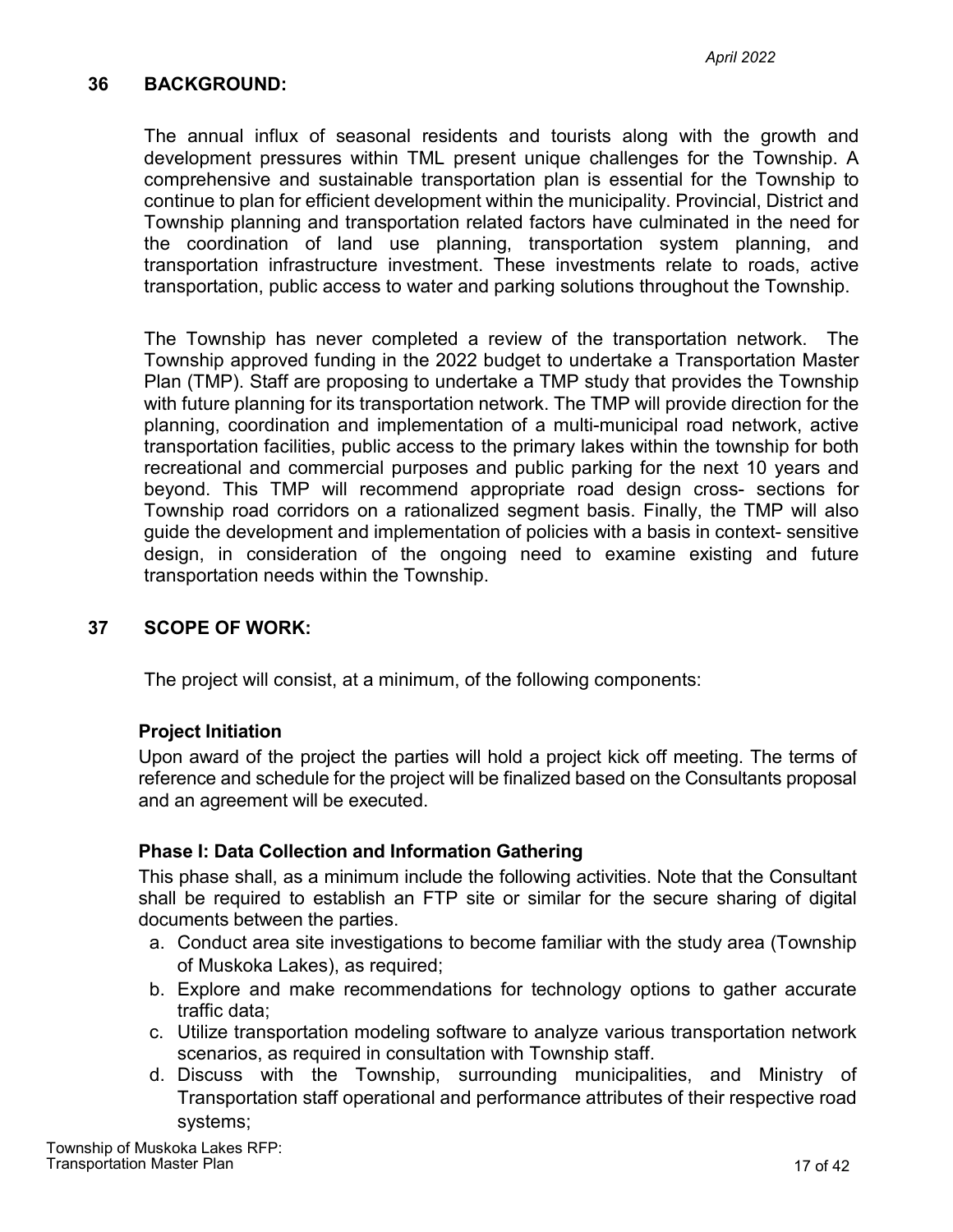- e. Attend technical review meetings with Township staff;
- f. Consult with the public to obtain their views on the state of the transportation network within the Township;
- g. Incorporate improvements along Provincial and District travel corridors and the results of applicable road authority design studies/plans;
- h. Identify known transportation problems;
- i. Identify known cultural heritage features

## **Phase II: Analysis and Action Plan Development**

Official Plan & Growth Nodes

- a. Considering the management and direction of future growth patterns guided by the policies and/or forecasts within the following:
	- Township of Muskoka Lakes Official Plan,
	- District of Muskoka Official Plan,
	- Provincial Policy Statement 2014 and PPS Update (if available)

to provide a comprehensive and progressive approach to facilitate sustainable transportation system and mobility infrastructure within the Township;

- b. Enhance multi-modal accessibility between and within settlement areas, employment nodes and generators, tourist and recreational destinations in the Township;
- c. Develop and recommend the necessary transportation infrastructure network, policies and initiatives to complement and support the achievement of the TML Official Plan and planned economic growth;
- d. Confirm future transportation corridor needs, giving the Township the ability to proactively protect them. Specific emphasis is required to assess the District corridors through the Township's settlement areas to identify rightof-way cross section solutions that strike a balance between conveyance of forecast traffic volumes with the community's-built form in the immediate vicinity of the corridor.

Typical Road Network

- a. Document the full extent of the transportation network as it presently exists including individual roadway status/classification;
- b. Identify improvements to Township roadways, including linkages with municipal and provincial corridors and recommend a coordinated strategy;
- c. Develop a methodology and criteria for the rationalization of the Township Road system including Bridges and Culverts;
- d. Analyze existing Township Road classification system, associated right-ofway cross sections and recommend changes(s) if required (including rightof-way widths);
- e. Identify corridors required to meet current and projected needs for various modes of transportation. This includes new corridors, enhanced existing corridors, and corridors planned by other jurisdictions;
- f. Analyze existing Township transportation system and identify the following based on current needs, projected needs and rationalization criteria to:
	- Determine possibility of Township roads to be uploaded to District **jurisdiction**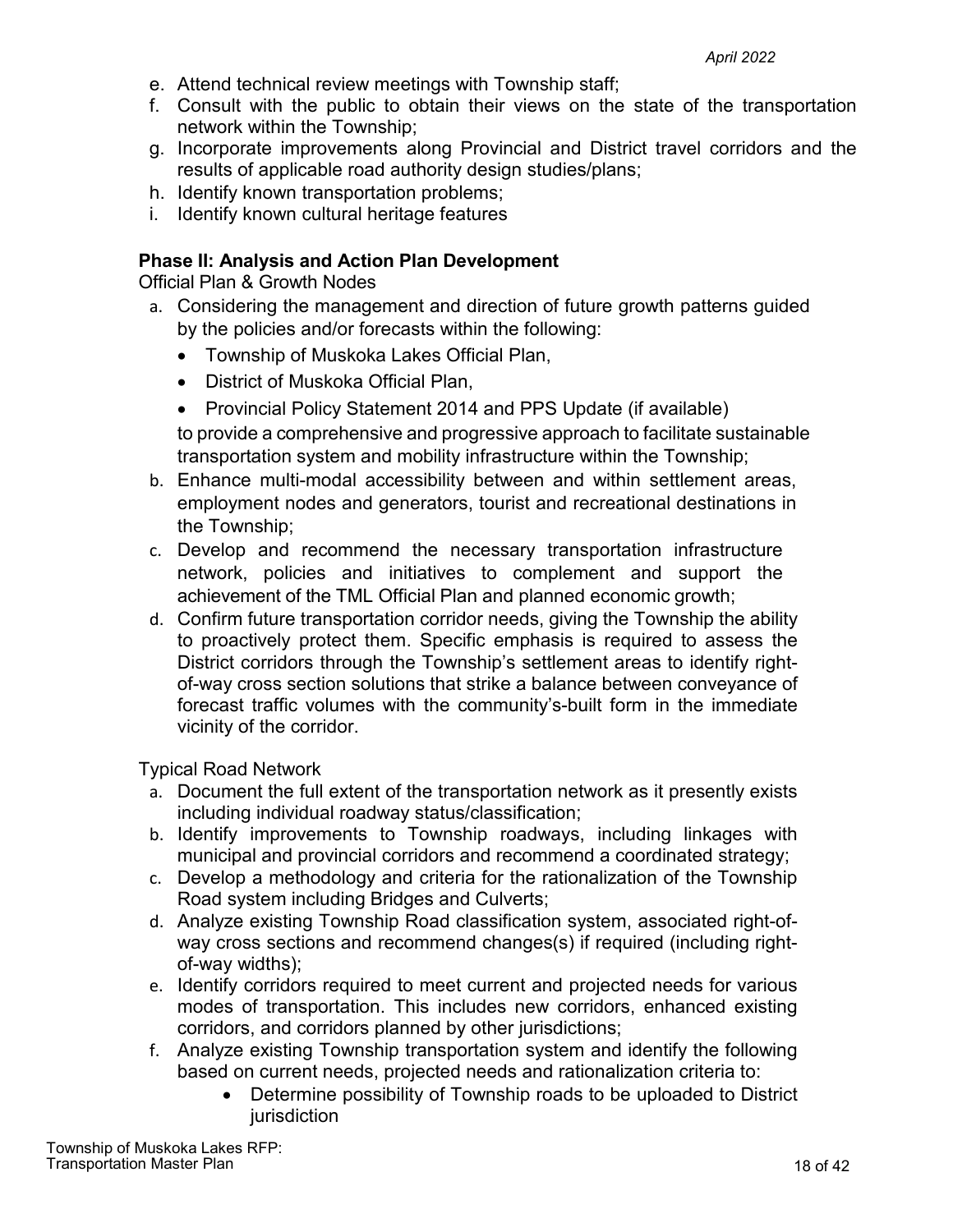- Determine possibility of District Roads to be downloaded to Township **jurisdiction**
- g. Recommend Township Road improvements;
- h. Recommend Township Road corridors requiring protection;
- i. Identify new corridors required to achieve the direction of the Official Plan providing supporting justification;
- j. Recommend locations for intersection safety improvements and potential conversion to roundabouts;
- k. Development of a Roundabout Screen Tool for use by Township staff in future preliminary analysis of intersection improvements;
- l. Provide a preliminary information gathering of built heritage and cultural landscapes within identified Township transportation corridors;

Active Transportation

- a. Assess existing/planned transportation corridors in addition to planned development areas for opportunities to establish and connect pedestrian and active transportation routes;
- b. Consider the needs of pedestrians in the urban areas of the Township;
- c. Identify a recommended active transportation plan including multi-use trails and onroad cycling routes;
- d. Identify strategies, policies, facilities, services and initiatives to encourage walking, cycling, ridesharing, telecommuting, and tourism and recreation;
- e. Recommend active transportation design guidelines and specifications for Township corridors, parks, open space blocks, and development areas;
- f. Prepare a detailed costing of recommended active transportation network improvements by facility type, corridor and time horizon (1 year, 5 year, 10 year, 15 year, 25 year);

Lake Access

- a. Assess existing public accesses to major lakes and rivers within the Township (all class 1, 2 and 4 lakes according to the Township's Comprehensive Zoning By-law;
- b. Identify needs for additional public access to water bodies based on current and future tourism and recreation demand;
- c. Identify standards and policies with respect to design construction maintenance and use of public accesses and associated facilities the facilities, services and initiatives to encourage walking, cycling, transit supportive opportunities, ridesharing, telecommuting, and;
- d. Provide detailed costing of recommended improvements by facility type and buildout phase (1 year, 5 year, 10 year, 15 year, 25 year).

Parking

- a. Assess existing parking availability at public accesses to major lakes and rivers within the Township (all class 1, 2 and 4 lakes according to the Township's Comprehensive Zoning By-law;
- b. Parking Strategy Report;
- c. Recommendations for down;

Development of Priority Action Items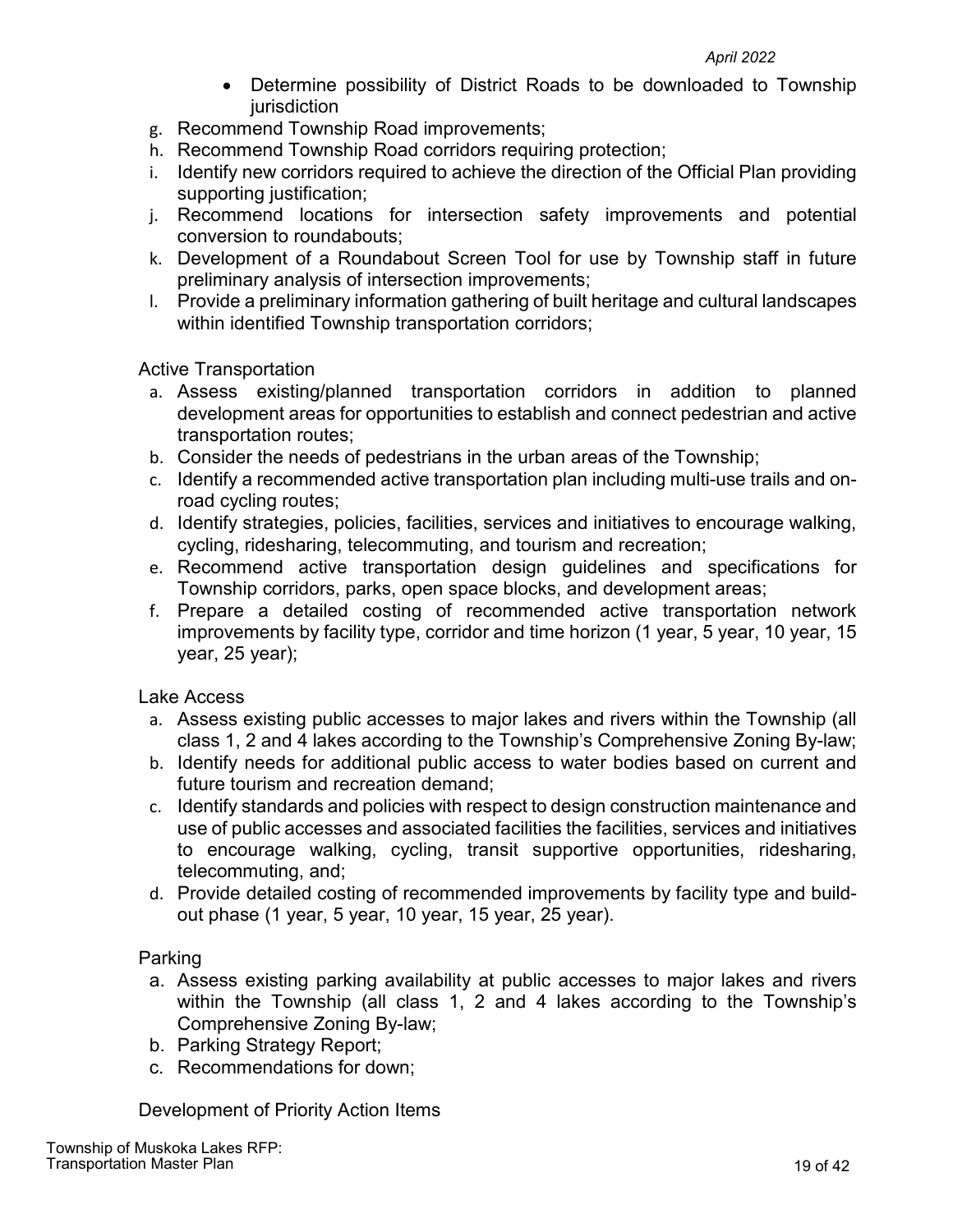#### *April 2022*

- a. For the above items, identify priority action items in accordance with the following time horizons:
	- Immediate 2 years
	- $2 5$  years
	- $\cdot$  6 10 years
	- $\cdot$  11 15 years
	- $\cdot$  16 25 years

Standards and Policy Development

- a. Recommend typical cross-sections for all Township roads in consideration of factors including context, planned growth, other infrastructure factors (i.e. stormwater management)
- b. Review existing Township bylaws, policies and standards (for each of rural and urban contexts) and recommended updates to Township road engineering standards and guidelines, if necessary

## **Implementation Plan Development**

Prepare a summary of road network improvements required complete with a recommended schedule /timing of improvements including a list of precursors or trigger events, costing and potential sources of funding. Provide recommendations for monitoring of progress and suggested timing for updates.

## <span id="page-19-0"></span>**38 DELIVERABLES**

The consultant will produce a comprehensive report to document the TMP. The report will at a minimum consist of the following:

Executive Summary

#### Introduction

Plan Purpose, Key Transportation Terms Defined, Approach, Stakeholder, Areas of Focus Engagement, About the TMP, How Will the TMP be Used?

#### Existing Conditions

Community, Local Context Transportation Network, Natural Environment and Land Use, People Policies and Plans

#### Vision & Stakeholder Engagement

Opportunity Statement, Goal and Objectives, Vision and Principles, Stakeholder Engagement Summary

#### Planning Context

Township Official Plan, District Official Plan, Community Strategic Plan, Accessibility Standards and Multi-Year Accessibility Plan, Traffic Calming Policy, Community Safety Zones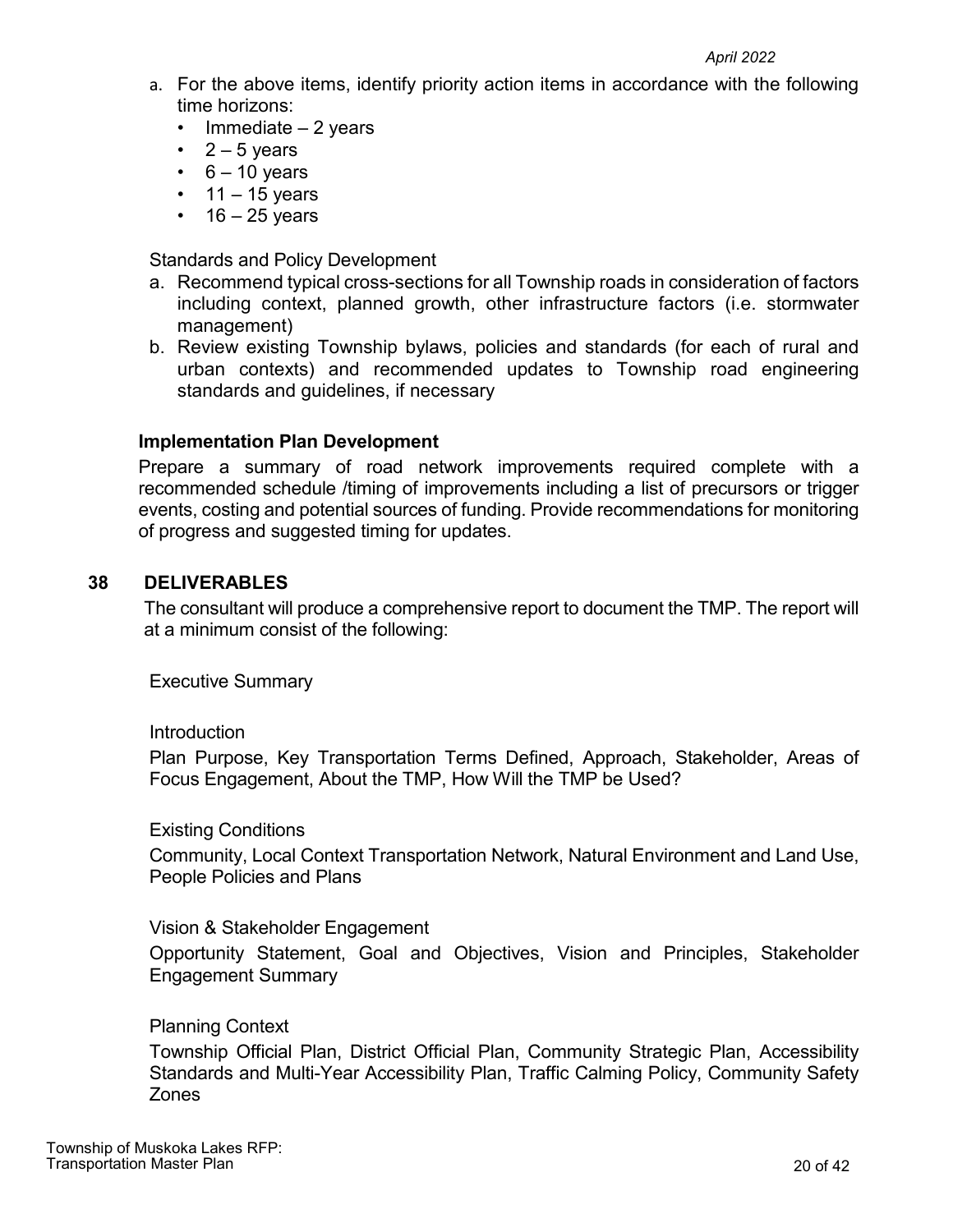Recommendations

Future Conditions, Context of TMP Recommendations, Recommendations on the TMP's Key Areas of Focus

Implementation Strategy

Implementing the Plan, Costing the Plan, Monitoring progress, Summary of Recommendations

Plan for Growth Planned Residential Development, Planned Commercial Development

Engagement Round 1 Engagement Summary, Round 2 Engagement Summary

Transportation Needs Identification Traffic Demand, Previous Road Network Recommendations, Problem Identification

Alternative Solutions

Do Nothing, Transportation Demand Management, Active Transportation, Public Transit, Road Network Improvements

Development of Road Network Improvement Recommendations Evaluation Criteria, Evaluation of Road Network Improvement Solutions, Active Transportation, Pedestrian Network, Cycling Network

Policy Recommendations

Commuter Transit between the Township and major urban centres, Intra-Municipal Travel within the Urban Area, Intra-Municipal Travel to Rural Areas, Transit-Supportive Planning, Supporting Policy, Road Classification, Goods Movement / Truck Routes Transportation Demand Management (TDM), Speed Limit Policy, Accessibility Policy, Considerations for Roadway Modifications, Traffic Calming, Complete Streets, Roundabouts, Street Lighting Policy

Implementation Plan

Summary of Road Network Improvements and Timing, Costing and Funding, Monitoring **Progress** 

# <span id="page-20-0"></span>**39 AVAILABLE INFORMATION AND DOCUMENTS**

The following documents are available for use as background/ supporting information and are to be used for the purposes of the study:

a. TML documents & plans, by-laws including but not limited to the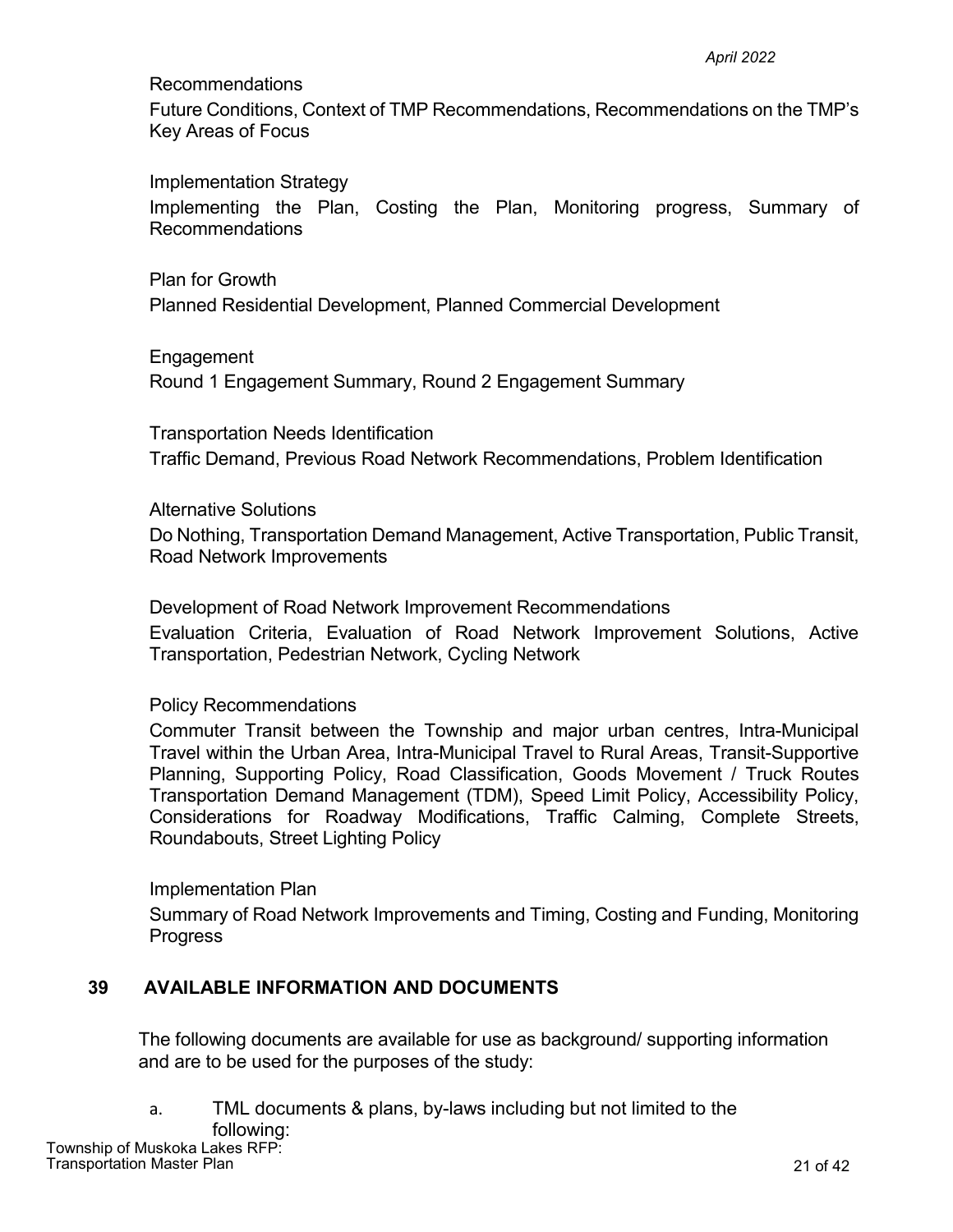- b. TML Strategic Plan (2020)
- c. Average Annual Daily Traffic counts
- d. Capital Budget schedule
- e. Setback, Entrance, Sign, and Development Charges By-laws
- f. Roads Needs Update 2020
- g. Bridge Needs Update 2021
- h. Core Infrastructure Asset Management Plan (2022)
- i. Township of Muskoka Lakes Economic Development Strategy
- j. MTO transportation documents, design studies (including the Highway 141, 169) Transportation Studies & plans, Provincial Highway AADTs
- k. District of Muskoka transportation plans and documents (copies to be obtained by consultant)
- l. Town of Bracebridge transportation plans and documents (copies to be obtained by consultant)
- m. Town of Gravenhurst transportation plans and documents (copies to be obtained by consultant)
- n. Town of Huntsville transportation plans and documents (copies to be obtained by consultant
- o. Township of Georgian Bay transportation plans and documents (copies to be obtained by consultant)
- p. Township of Seguin transportation plans and documents (copies to be obtained by consultant)
- q. Existing and proposed municipal transit studies and plans within the District of Muskoka (copies to be obtained by consultant)
- r. Existing and proposed development proposals and related Traffic Impact Studies
- s. Review existing, planned and forecasted land-use densities within settlement areas
- t. Review and apply origin-destination information
- u. Conduct public opinion survey to identify Township transportation issues.

# <span id="page-21-0"></span>**40 PUBLIC AND STAKEHOLDER CONSULTATION AND COMMUNICATIONS**

The consultant will develop a public and stakeholder consultation and communications plan. The plan will at a minimum, address the following items.

- a. Prepare draft material to advertise the launch of the Transportation Master Plan and the request for public and stakeholder input;
- b. Prepare questions for two electronic surveys (to be administered by the Township) to solicit public and stakeholder input. The first will focus on information gathering on issues, ideas, and opportunities, and the second survey will solicit feedback on the findings of the analysis and preliminary recommendations circulation
- c. Prepare draft material to advertise, in consultation with Township Staff, Public Information Centres.
- d. Coordinate, attend and facilitate two rounds of public information/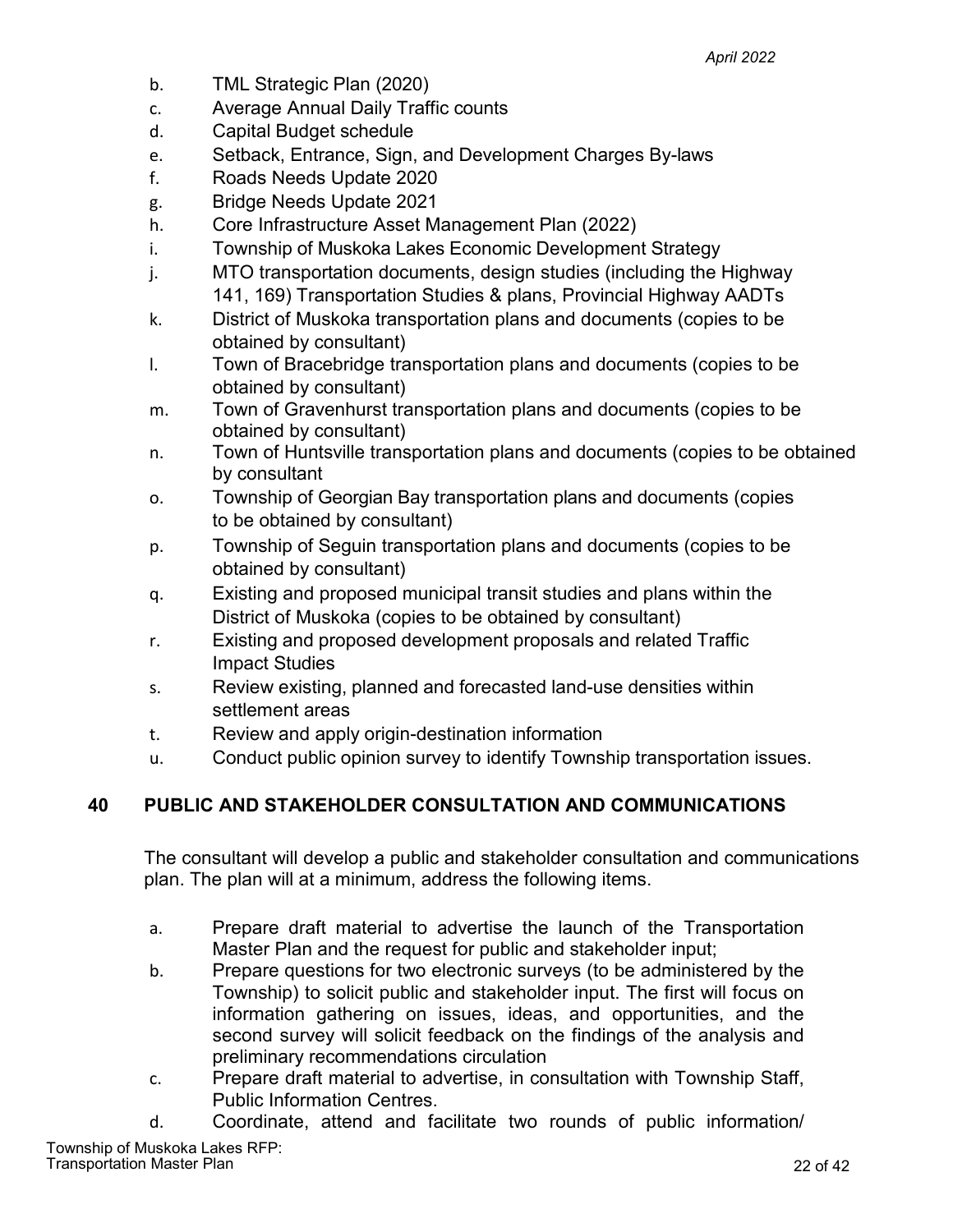consultation centres. Each round will consist of at least two separate sessions in different locations on different dates. The first round will focus on information gathering on issues, ideas, and opportunities. The second will focus on receipt of feedback on to analysis and preliminary recommendations circulation to express ideas for feedback;

- e. Coordinate in consultation with Township staff and attend at least one interactive engagement session with local school to gather feedback on transportation related issues facing younger members of the public
- f. Identify the need for, organize and facilitate regularly scheduled meetings with the following to review preliminary findings and further scope direction of a Township Transportation Master Plan in the future:
	- a. Township Senior Leadership Team
	- b. Township General and Finance Committee (Committee of Council)
- g. The Consultant to provide a schedule for the above-noted meetings integrated in the detailed project plan

The input data provided in the Terms of Reference shall be reviewed by the bidder with accuracy, and shall be verified by the bidder using background information available from the Township.

# <span id="page-22-0"></span>**41 TERMS OF REFERENCE:**

These Terms of Reference serve as a guide, to be used in combination with sound engineering judgement and standard engineering practices in the preparation of the consultants proposal. A detailed Proposal with recommendations as outlined in the Scope of Study, outlined above, shall be prepared for submission, in accordance with the following criteria:

- i. Detailed and specific recommendations that can be acted upon by the Township. The report is to be in a form that is user-friendly and easily understood yet technical enough forimplementation.
- ii. Meeting minutes after each meeting with staff and any other interested parties, will be the responsibility of the Successful Bidder, all to be submitted to the Township for review and approval within one (1) week of the meeting date.
- iii. Final submission ofreports/drawings.
- iv. All reports will be prepared in Microsoft Word and/or Excel and all drawings will be created in Auto CAD (2013) and/or the latest version of ESRI ArcGIS. Ownership of both hard copies and digital copies must be transferred to the Township upon completion of the project. Metric units are to be used.
- v. Record drawings and/or Final Reports must be submitted to the Township within three months of project completion. Record drawings must contain survey data from construction period.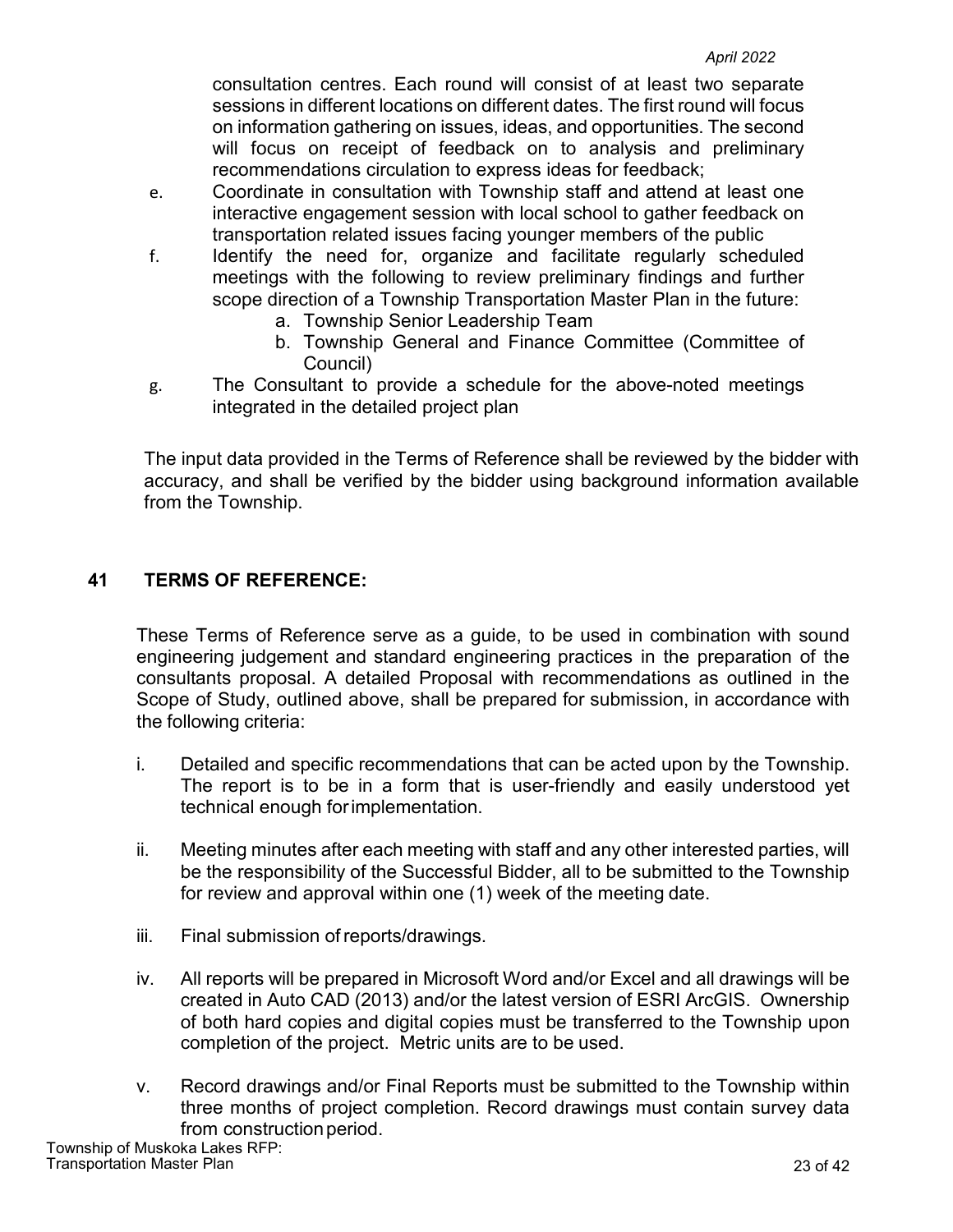- vi. Detailed breakdown of quantities and cost estimates for Township budget purposes, and construction estimates (ifrequired).
- vii. Mapping and associated database information is to be provided in ESRI (.shp) shapefile with object data attached. All information is to be tied to UTM coordinates using the standard NAD83 (Zone 17) datum and should be accompanied by supporting files (font files and plot files) if applicable. Please note that graphical images (.pdf, .cdr, .tif) and CAD files are not considered an acceptable GISformat.
- viii. The GIS based file (ESRI .shp) shall follow Muskoka Lakes GIS Standards including all related asset information as required by Elements 2 and 3 above.
- ix. Existing planning and engineering documents and studies are to be used as a source of background information, whereavailable.

Detailed and specific recommendations that can be acted upon by the Township. The report is to be in a form that is user-friendly and easily understood yet technical enough for implementation.

Meeting minutes after each meeting with staff and any other interested parties, will be the responsibility of the Successful Consultant, all to be submitted to the Township for review and approval within one (1) week of the meeting date.

#### <span id="page-23-0"></span>**42 FINAL SUBMISSION OF REPORTS/DRAWINGS:**

All reports will be prepared in Microsoft Word and/or Excel and all drawings will be created in Auto CAD (2013) and/or the latest version of ESRI ArcGIS. Ownership of both hard copies and digital copies must be transferred to the Township upon completion of the project. Metric units are to be used.

Mapping and associated database information is to be provided in ESRI (.shp) shapefile with object data attached. All information is to be tied to UTM coordinates using the standard NAD83 (Zone 17) datum and should be accompanied by supporting files (font files and plot files) if applicable. Please note that graphical images (.pdf, .cdr, .tif) and CAD files are not considered an acceptable GIS format.

The GIS based file (ESRI .shp) shall follow District of Muskoka GIS Standards including all related asset information as required.

Existing planning and operational documents and studies are to be used as a source of background information, where available.

Identify other value-added services available to the Township by the Bidder, should they be the successful bidder in order to support activities that serve to improve and maintain services in the community.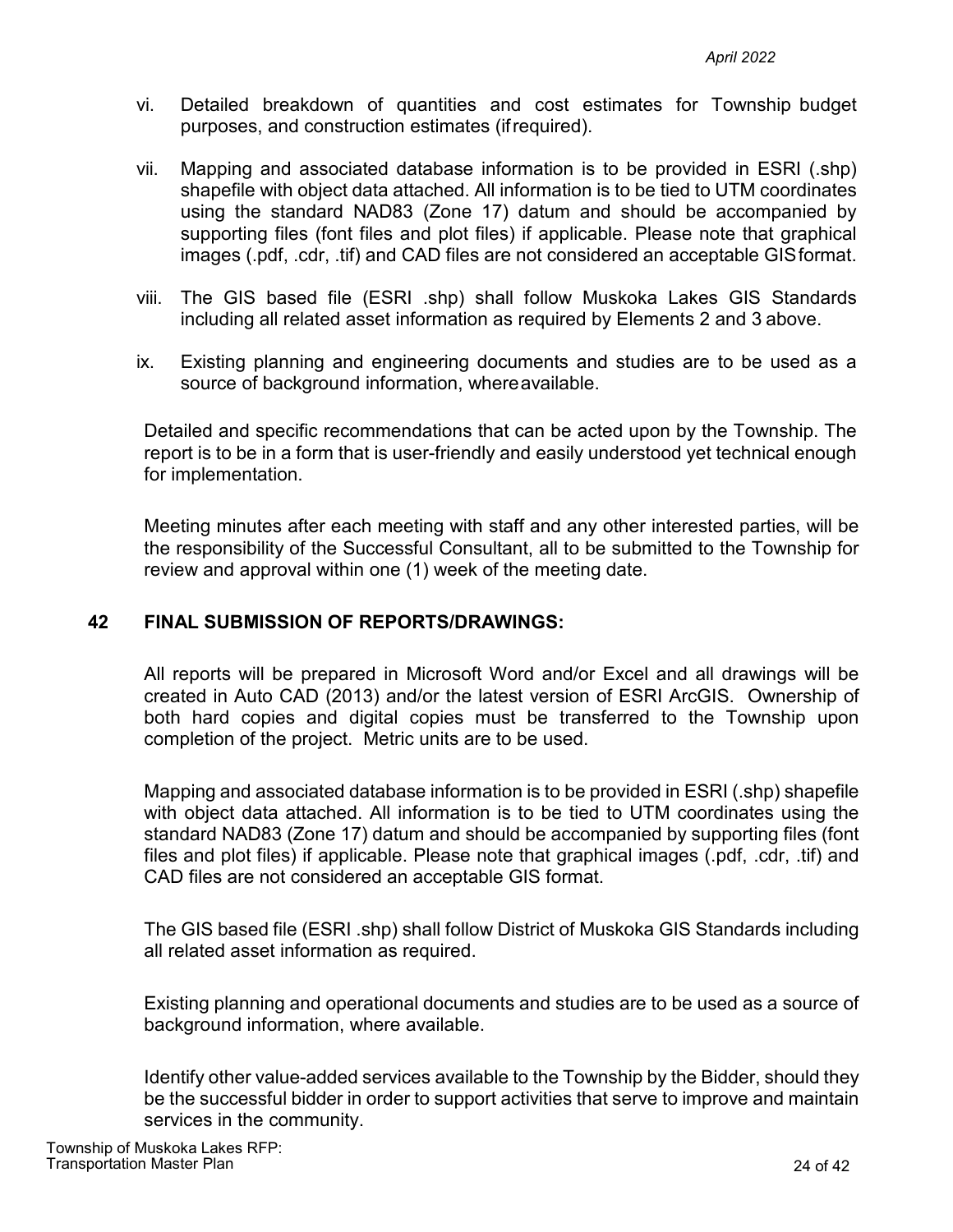#### <span id="page-24-0"></span>**43 TOWNSHIP REPRESENTATIVE:**

The **Director of Public Works** will be the Township's main contact for this project. All correspondence will be through this individual. Contact information is provided below.

#### <span id="page-24-1"></span>**44 FINANCIAL IMPLICATIONS:**

The agreement between the Township and the Successful Bidder shall specify the project cost for completion of the Transportation Master Plan. Further, in this regard, please note the following:

The cost of advertising and room rentals required for meetings open to the public in the context of the public consultation process and the Township of Muskoka Lakes consultation process will be paid by the municipality. The municipality will be responsible for the preparation and placing of all advertising and notices and renting appropriate facilities. The cost of any presentation support materials, exhibits and project products will be the responsibility of the Consultant.

The Proposal must outline all costs associated with supplying the identified services.

#### <span id="page-24-2"></span>**45 DELIVERABLES**

#### **Minimum Deliverables**

The successful Consultant is required to provide the following list of deliverables:

Four (4) hard copies of the **final deliverable** along with a digital copy. A final report which shall identify the methodology and criteria used in the production in the Study. The final report shall discuss and detail the systems: time of need, system adequacy, recommended funding levels. The final report shall include electronic and hard copy maps which illustrate: the asset inventory by type, by time of need, and by inventory number.

A separate Appendix with individual asset sheets in .xls format including a map of the asset and all pertinent details and recommendations.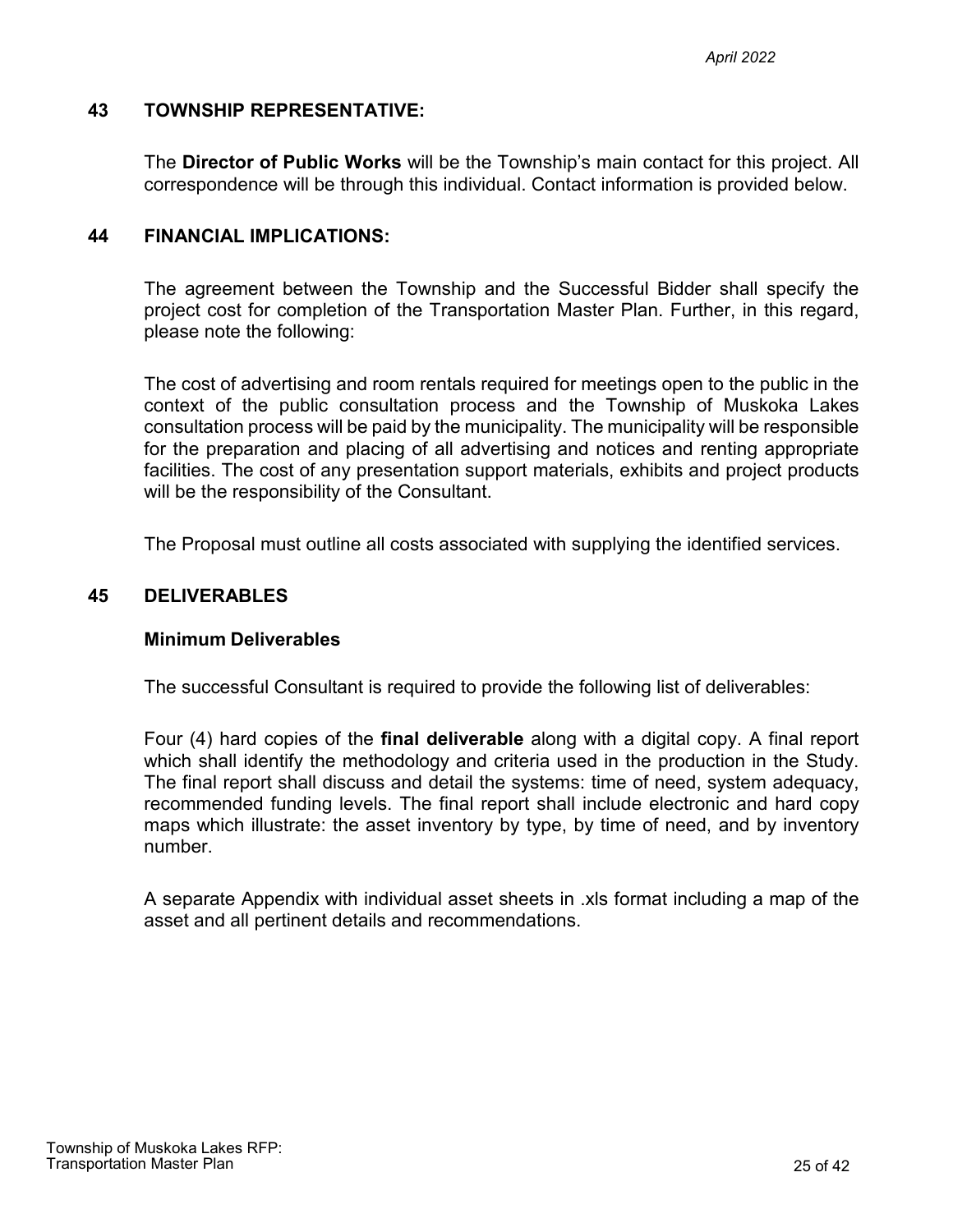#### <span id="page-25-0"></span>**46 PROPOSAL CONTENT:**

Submissions are restricted to those consulting firms that can demonstrate qualifications and experience in the field of transportation planning in general and in particular previous experience preparing Transportation Master Plans for municipalities throughout Ontario and have completed at least three (3) projects of this nature within the last five (5) years for a municipality or jurisdiction of comparable (or greater) population in Ontario.

Bidders shall submit a proposal, a maximum twenty (20) pages in length, not including the covering letter, résumés and company credentials. Appendices are to be limited to résumés, project lists and corporate information. All copies of reports, plans, drawings, specifications, designs, construction data and documents prepared and submitted by the Bidder shall be, and remain, the property of the Township.

#### **The Bidder's proposal submission shall follow the order of components as outlined in the Evaluation Criteria.**

The bid shall include:

#### **Applicable Technical Expertise and Resources:**

The Bidder's interest in the project and an understanding of the objective(s) of this project, as well as any relevant local expertise should be referenced.

#### **Team Strength and Leadership:**

A description of the consulting team, the lead persons, and the relevant experience and qualifications of each individual along with an estimate of the percentage of time each key member will dedicate to this project (The individual's hours divided by total project hours).

#### **Similar Work Experience and Local Expertise:**

Similar work experience for the lead consulting team members shall be noted.

The municipality where the lead consulting team members reside will also be considered when reviewing localexpertise.

#### **Project Understanding:**

The consulting team should detail their understanding of the project specific to Muskoka Lakes.

#### **Methodology:**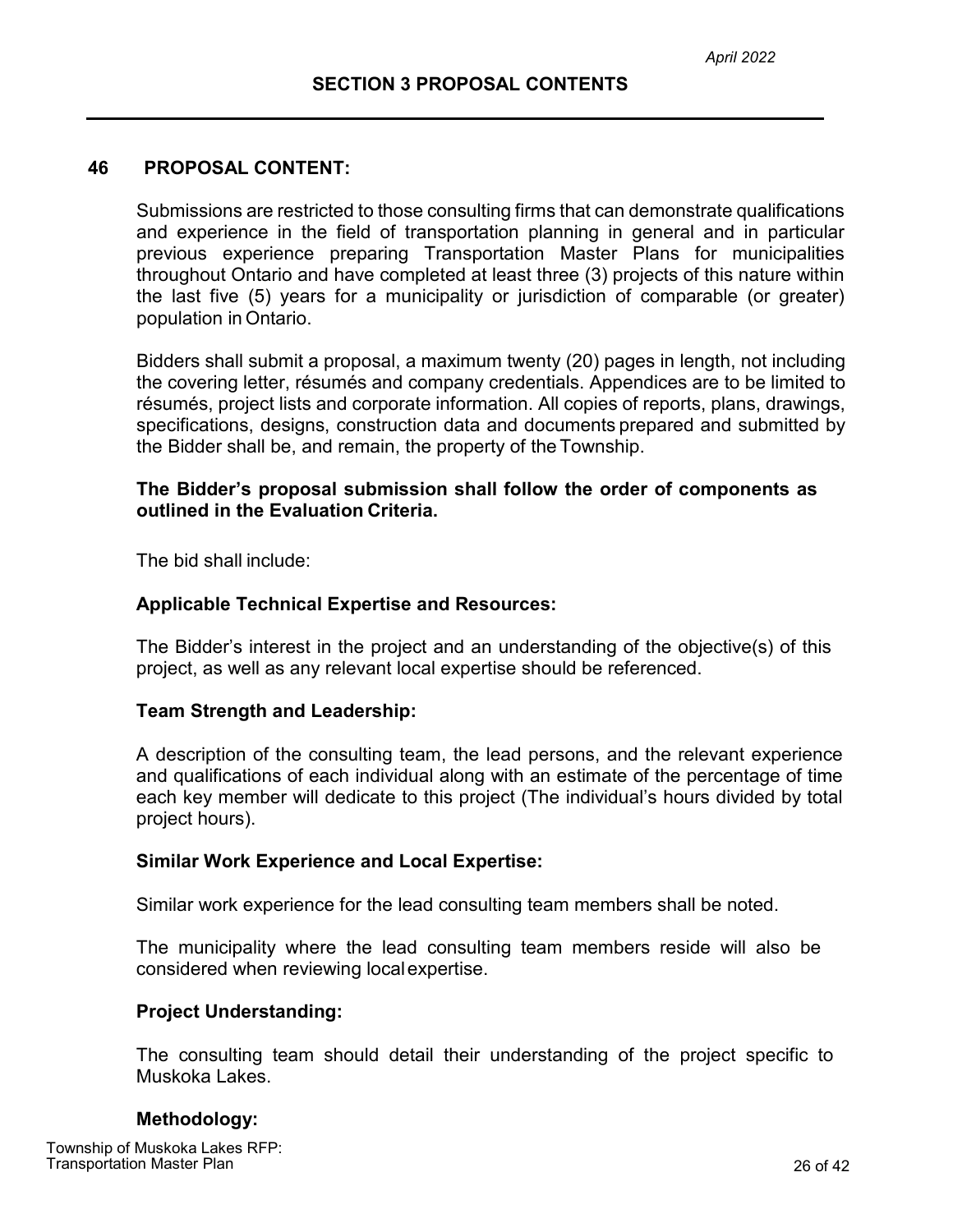The Bidder's proposed methodology for carrying out the work.

A detailed work plan and a weekly project schedule which will identify all major components of this project and their anticipated start and completion dates which must coincide with the dates provided by the Township.

Commitment (time and resources) expected to be provided by the Township.

A detailed work plan and time frame for the project including timing for each step of the work program, to be presented in a calendar-style format, based on the time allotted for the project based on the fixed schedule provided by the Township in Attachment "A". The consulting team will meet all work program commitments, timing and completion dates as agreed upon by the Township and the consulting team unless both parties agree to appropriate revisions to the agreement due to unforeseen circumstances. Any overruns in timing (unless otherwise agreed upon), or cost will not be the responsibility of the Township of Muskoka Lakes.

Identification of all sub-consultants, their qualifications and experience, as well as their specific role in the project.

#### **References:**

Provide at least three (3) references of clients for whom similar projects have been performed. Each reference submitted shall have varied content in order to illustrate the Bidder's understanding of the various requirements of the project. This shall include all applicable contact information, as this will be a key component in the qualification of a Bidder. Bidders that do not fulfill this key component will be scored zero (0) on the Evaluation Criteria*.*

#### **Cost:**

A complete cost breakdown for the project presented in a tabulated format in cumulative hours with a total upset cost for the design tothe point of completion and presentation of the finalreport.

The cost estimate of the Bid shall be submitted in **Envelope2**.

#### **Miscellaneous Items:**

Appendices as noted above.

Disclosure of any litigation and real or perceived conflict of interest (see Attachment "E").

#### **47 PROPOSAL COST AND MAN-HOUR ESTIMATE:**

The bid shall outline the overall project cost breakdown and include the following: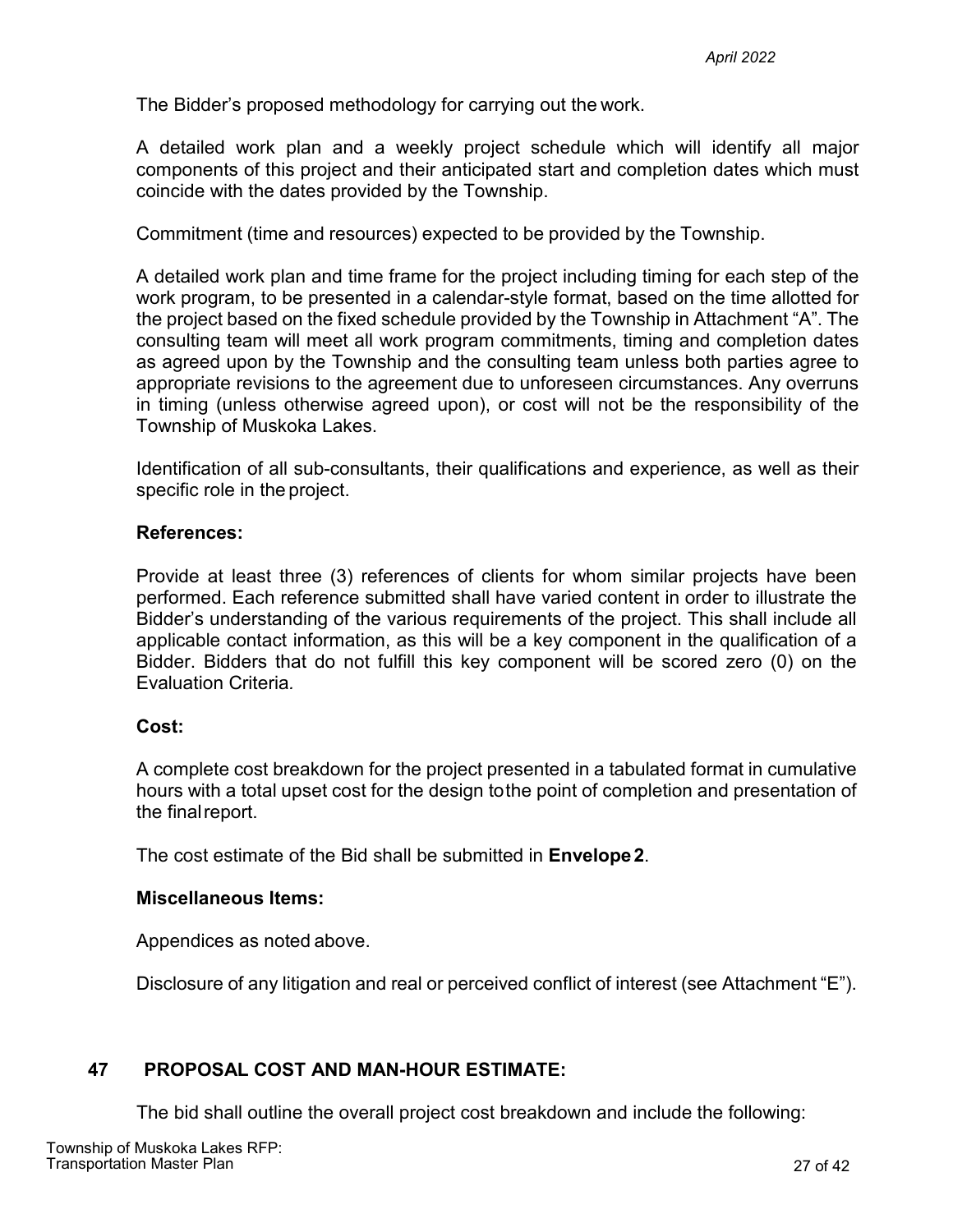- Cost breakdown and fee schedule of per diem or hourly rates for the Bidder and any sub-consultant(s) of the project team (see Attachment "C" – Fee Schedule and Cost Breakdown).
- A detailed time and cost breakdown of the workload, i.e., by staff and manhours.
- Disbursement costs, which may include mileage, telephone charges, printing and reproductions, fax charges, courier services, computer services, etc.
- Compliance with the Township's insurance requirements, as outlined in Attachment "D" – Insurance Requirements.
- A summary of professional fees and disbursements, as outlinedin Attachment "B".

The Bidder shall note that the Township will consider the estimated total professional service fees for this project as an upset limit based on the work plan and the project duration assumed and will not consider extra items unless prior written approval has beenobtained.

#### **48 Basis of Selection**

The Municipality intends to recommend the appointment of the Consultant on the basis of best overall value, as determined by the review of the technical proposal and fees. The Consultant appointment is subject to approval by the Municipality in accordance with the provisions of the Municipality's Purchasing By-Law.

#### **49 Evaluation Criteria**

Proposals will be assessed against the following criteria. The municipality reserves the right to shortlist firms for further evaluation and interviews which may alter the final scoring results. Proposals will be scored based on meeting or exceeding the expectations of the established evaluation criteria.

|   | <b>Evaluation Criteria</b>                 | Weight<br><b>Factor</b> |
|---|--------------------------------------------|-------------------------|
|   | Demonstrated project understanding         | 10                      |
| 2 | <b>Project Methodology</b>                 | 20                      |
| 2 | Experience on projects of a similar nature | 20                      |
| 3 | <b>References</b>                          | 20                      |
|   | Schedule                                   | 10                      |
| 5 | Proposed fee structure                     | 20                      |
|   | Total                                      | 100                     |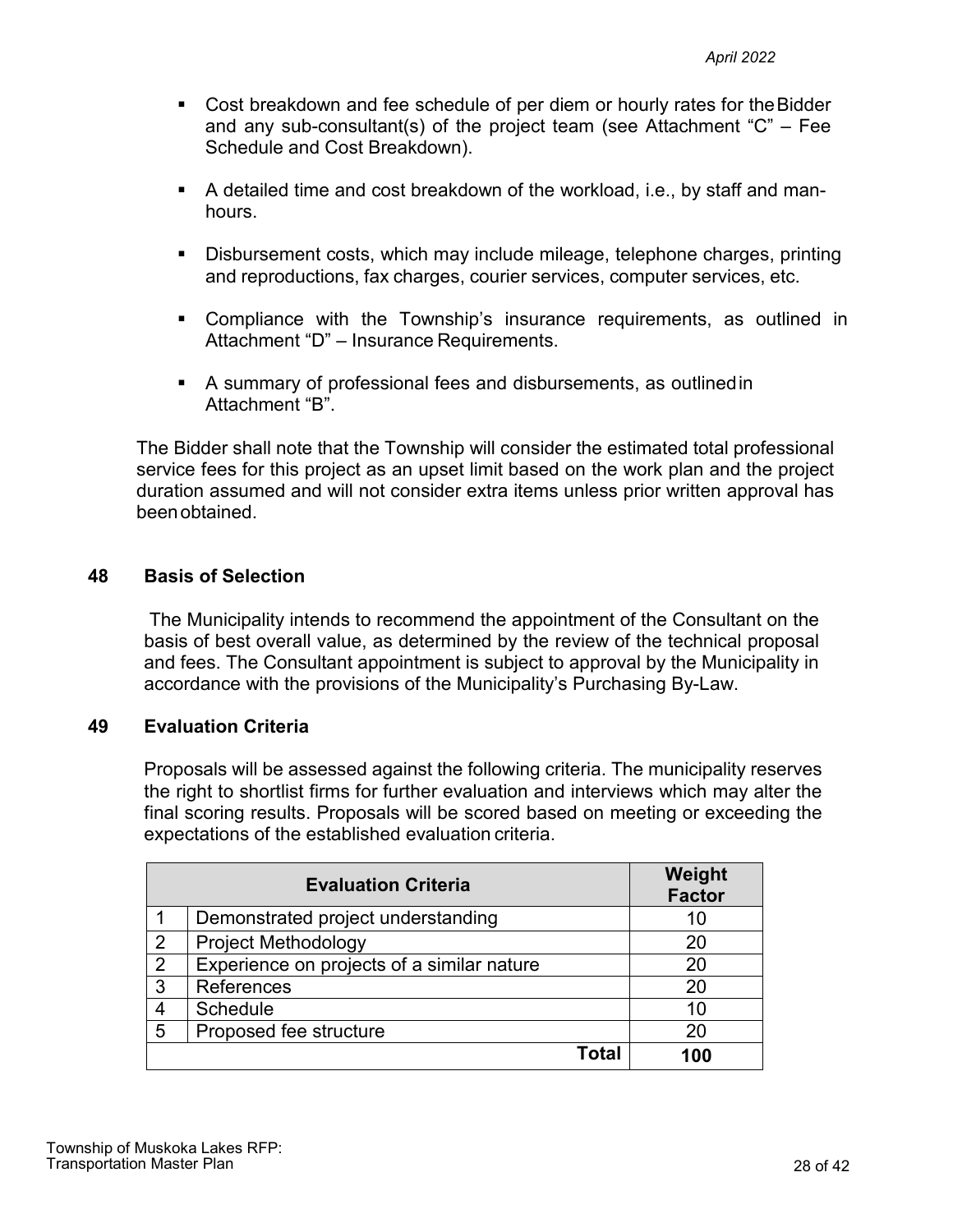#### **50 Township Rights**

The schedule in Attachment A is proposed for the selection of the successful respondent and for the completion of this assignment. The schedule of activities is provided for planning purposes only. The Corporation of the Township of Muskoka Lakes reserves the right to cancel the activity or change the schedule at any time.

#### **Note: Although every attempt will be made to meet all dates, the Corporation reserves the right to modify any or all dates at its sole discretion.**

The Corporation reserves the right to reject any or all proposals. The Corporation also reserves the right not to proceed with the project, or any individual parts therein, without stating reason thereof.

Selection of a proposal(s) will be based on all the above criteria and any other relevant information provided by the Respondent(s).

All proposals are to be submitted with the understanding that the selection of a proposal for discussion by the Evaluation Committee shall not thereby result in the formation of a contract. Nor shall it create any obligation on the Township to enter into further discussions.

Evaluation of the project lead and project support staff will include an assessment of the firms overall ability to provide multi-disciplinary capabilities and resources to this project and the Project Managers past experience on similar projects.

The assessment of past project experience will include evaluation of the Consultant's success with previous experience of this nature, the previous experience of proposed staff for this project, the stability and reputation of the firm, particularly in the area of consultant services and the ability to complete projects on time successfully.

The project will be awarded to the respondent who, in the sole judgment of the Corporation, provides the best overall value. The Corporation will not be obligated to select the lowest cost or any proposal.

The Corporation reserves the right to conduct reference checks on the Respondents, the results of which may affect the award decision.

The Corporation reserves the right to negotiate terms of reference with Respondents.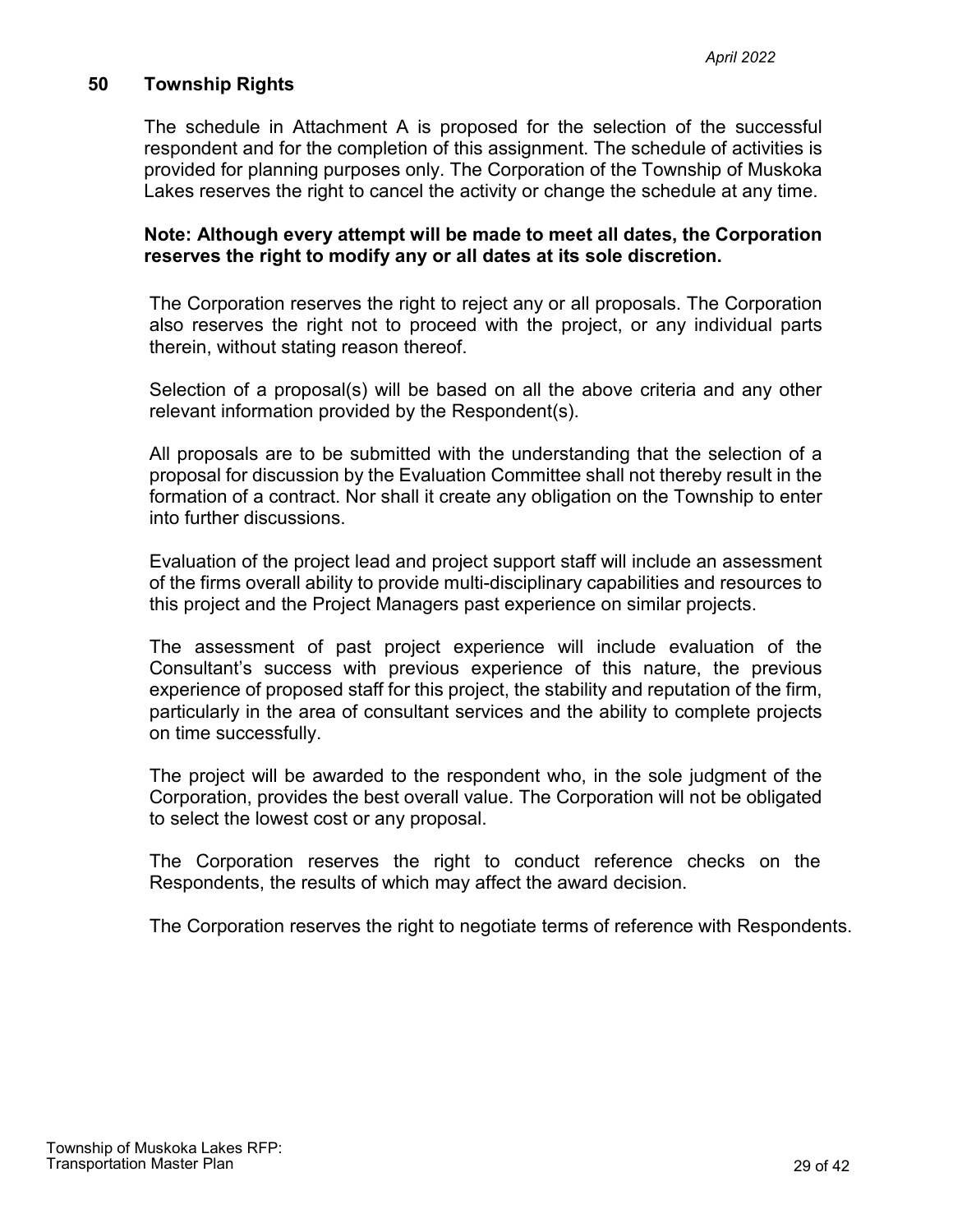# **ATTACHMENT "A" SCHEDULE**

<span id="page-29-0"></span>The following key dates listed are targeted as ones that will move this project forward.

**The 100% Submission** to Township Staff must be completed by May 27, 2023.

#### **Schedule**

| <b>Action</b>                                  | Date (Approximate)       |
|------------------------------------------------|--------------------------|
| <b>RFP Issued</b>                              | April 19, 2022           |
| <b>Submission Date</b>                         | May 18, 2022             |
| <b>Award of Assignment</b>                     | June 15, 2022            |
| <b>Commence Assignment (Start-up Meeting -</b> | <b>July 4, 2022</b>      |
| Study data collection and evaluation           | <b>October 28, 2022</b>  |
| Data Analysis and Draft Recommendations        | <b>February 25, 2023</b> |
| <b>Draft Final Report</b>                      | April 29, 2023           |
| <b>Final Report</b>                            | May 27,2023              |

The final schedule will be based on the schedule submitted by the consultant at the time of the submission of the proposal.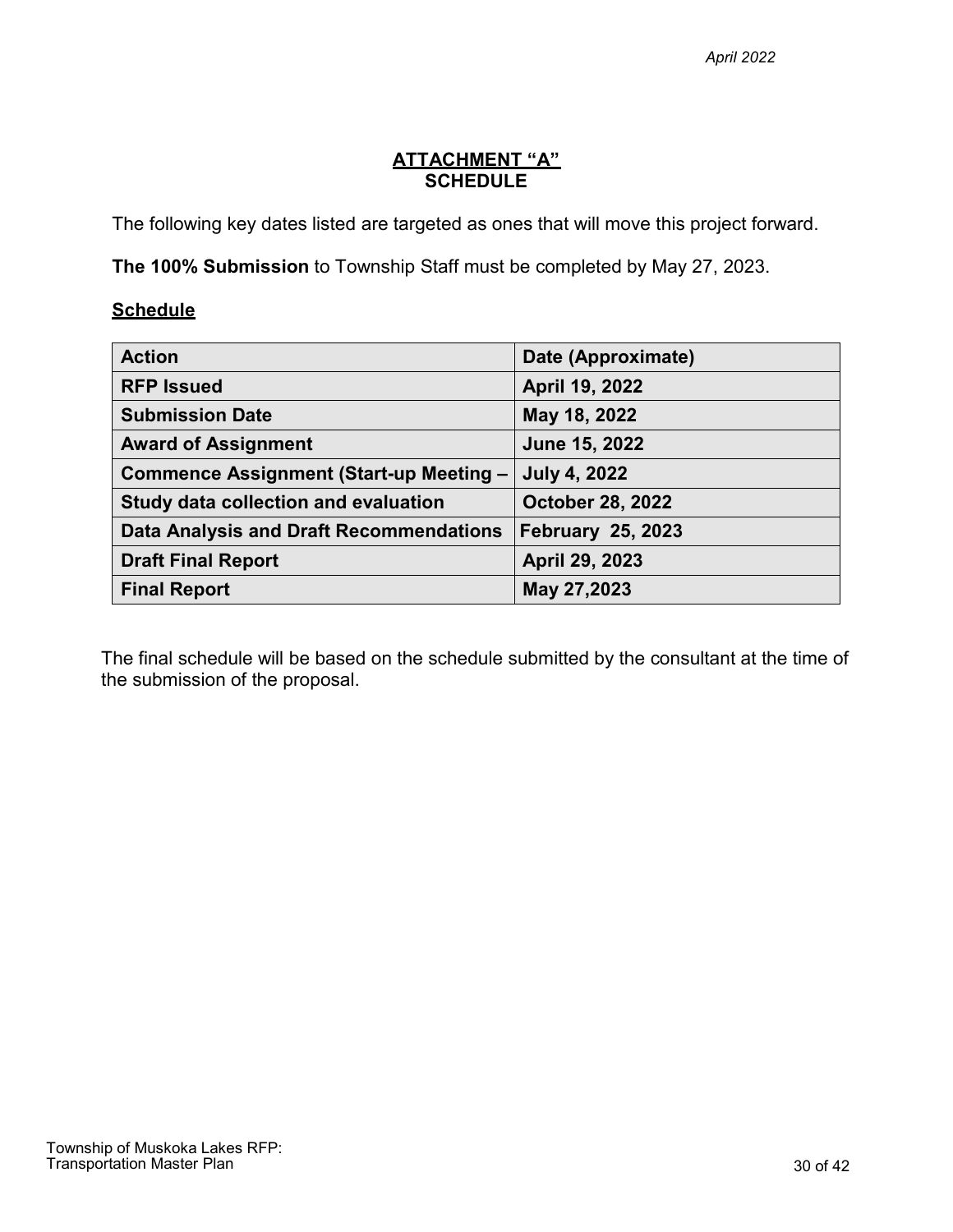## **ATTACHMENT "B"**

## **SUMMARY OF PROFESSIONAL FEES AND DISBURSEMENTS**

<span id="page-30-0"></span>

| Excluding H.S.T.                      |                              |  |  |  |  |
|---------------------------------------|------------------------------|--|--|--|--|
| Project:                              |                              |  |  |  |  |
| <b>Professional Firm:</b>             |                              |  |  |  |  |
| Professional Liability Insurance: \$  | Expiry Date: _______________ |  |  |  |  |
| Comprehensive Liability Insurance: \$ | Expiry Date: Expire          |  |  |  |  |
| Automobile Insurance: \$              | Expiry Date:___              |  |  |  |  |

# **FEES AND DISBURSEMENTS**

|  | Consulting |  |
|--|------------|--|
|--|------------|--|

1. Consulting  $\frac{1}{2}$  Disbursements  $\frac{1}{2}$   $\frac{1}{2}$   $\frac{1}{2}$   $\frac{1}{2}$   $\frac{1}{2}$   $\frac{1}{2}$   $\frac{1}{2}$   $\frac{1}{2}$   $\frac{1}{2}$   $\frac{1}{2}$   $\frac{1}{2}$   $\frac{1}{2}$   $\frac{1}{2}$   $\frac{1}{2}$   $\frac{1}{2}$   $\frac{1}{2}$   $\frac{1}{2}$   $\frac{1}{2}$   $\frac$ Total \$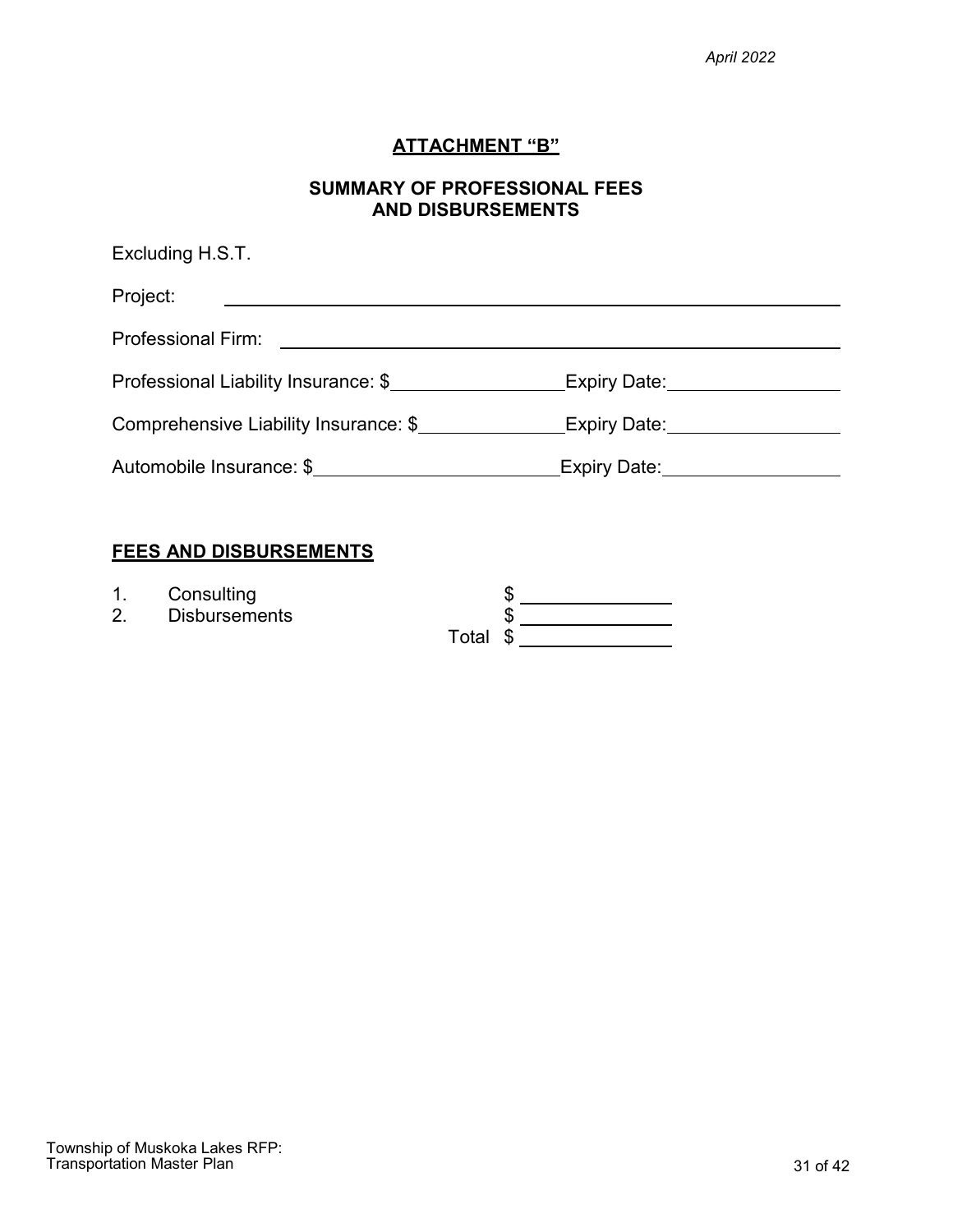## **ATTACHMENT "C" FEE SCHEDULE AND COST BREAKDOWN (EXAMPLE)**

<span id="page-31-0"></span>

| <b>Activity</b> |         | Labour |  |  | <b>Costs</b> |            |            |           | <b>Total</b> | <b>Total</b><br><b>Phase</b> |          |              |        |          |  |  |
|-----------------|---------|--------|--|--|--------------|------------|------------|-----------|--------------|------------------------------|----------|--------------|--------|----------|--|--|
|                 | Staff   |        |  |  |              | Total      | Sub-       |           |              |                              |          | Disbursement |        |          |  |  |
|                 | Fee Hr. |        |  |  |              | <b>Hrs</b> | Consultant | Equipment | Inspection   | Other                        | Computer | Mileage      | Report | Other \$ |  |  |
|                 |         |        |  |  |              |            |            |           |              |                              |          |              |        |          |  |  |
|                 |         |        |  |  |              |            |            |           |              |                              |          |              |        |          |  |  |
|                 |         |        |  |  |              |            |            |           |              |                              |          |              |        |          |  |  |
|                 |         |        |  |  |              |            |            |           |              |                              |          |              |        |          |  |  |
|                 |         |        |  |  |              |            |            |           |              |                              |          |              |        |          |  |  |
|                 |         |        |  |  |              |            |            |           |              |                              |          |              |        |          |  |  |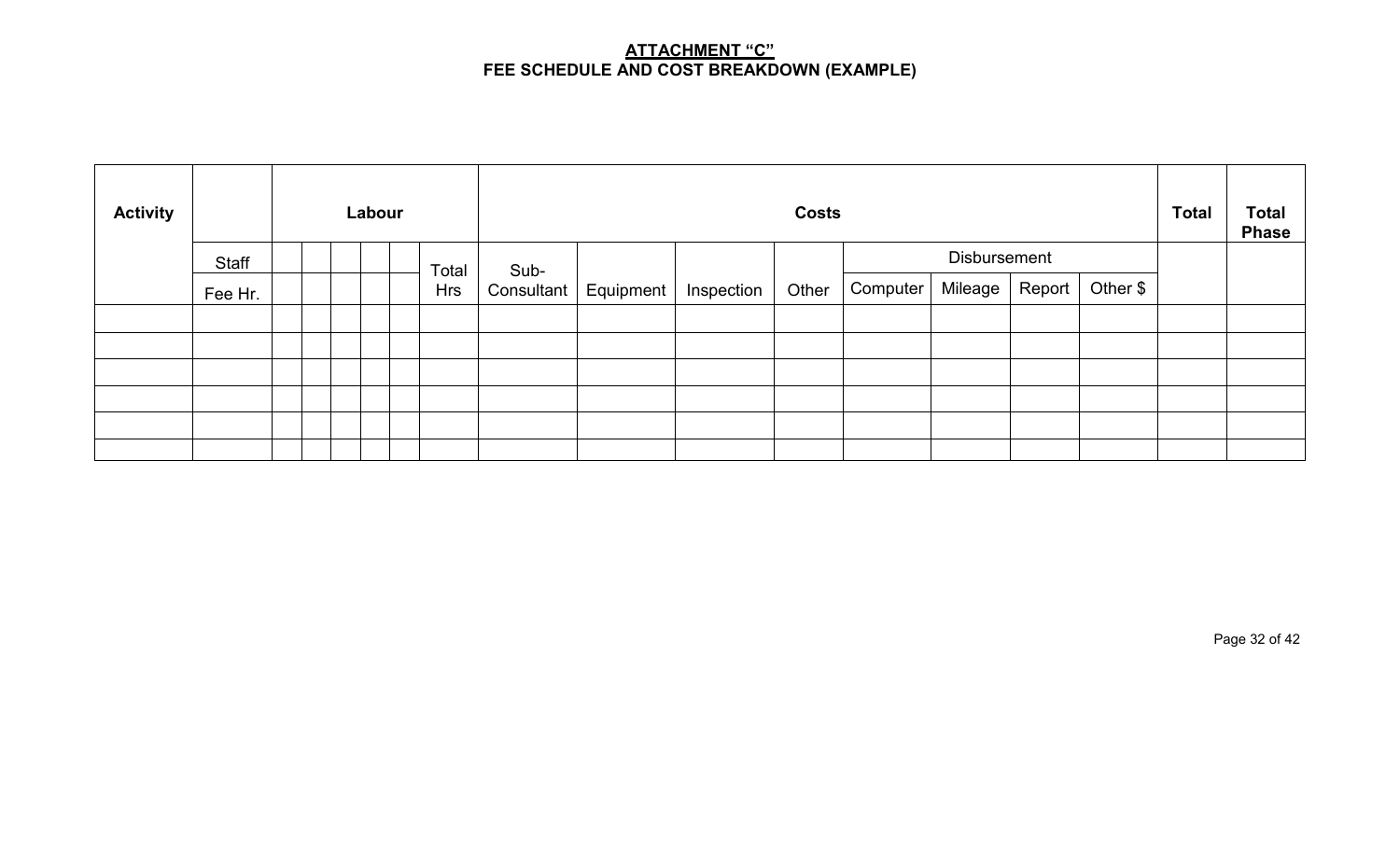# **ATTACHMENT "D" INSURANCE REQUIREMENTS**

<span id="page-32-0"></span>The Township of Muskoka Lake's insurance requirements for consultants (the "successful bidder") are described below. The coverage provided by these policies shall not be changed or amended in any way or cancelled by the successful bidder unless approved by the City in writing.

## COMPREHENSIVE GENERAL LIABILITY AND AUTOMOBILE INSURANCE

The successful bidder shall provide the with a certified copy of Third Party Liability in a form satisfactory to the City, as follows:

Policy to be written on the comprehensive form including Contractual Liability and Complete Operations with an inclusive limit of not less than two million dollars (\$2,000,000.00) Bodily Injury and Property Damage with a deductible not greater than five thousand dollars (\$5,000.00). The Liability Insurance Policy shall not contain any exclusions of liability for damage, etc., to property, building or land arising from the removal or weakening of support of any property, building or land whether such support be natural or otherwise.

Standard Automobile Policy on both owned and non-owned vehicles with inclusive limits of not less than two million dollars (\$2,000,000.00) Bodily Injury and Property Damage with a deductible not greater than five thousand dollars (\$5,000.00).

A "Cross Liability" clause or endorsement.

An endorsement certifying that the Township of Muskoka Lakes is included as an additional named insured.

An endorsement to the effect that the policy or policies will not be altered, cancelled or allowed to lapse without thirty (30) days prior written notice to the City.

# PROFESSIONAL LIABILITY INSURANCE

The Insurance Coverage shall be in the minimum amount of two million dollars (\$2,000,000.00). The successful bidder shall provide to the City proof of Professional Liability Insurance carried by the successful bidder.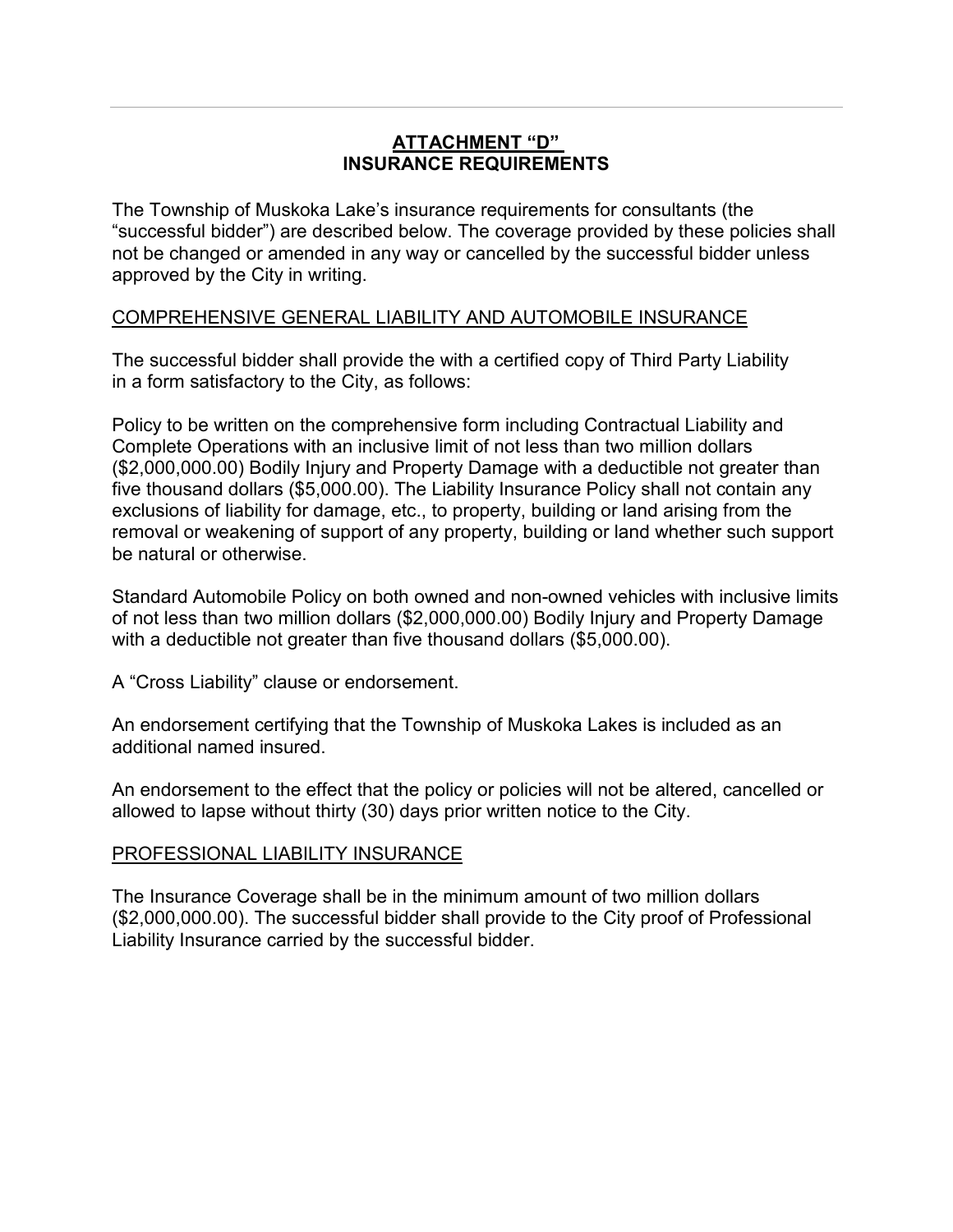# **ATTACHMENT "E"**

# **LITIGATION AND CONFLICT OF INTEREST STATEMENT**

<span id="page-33-0"></span>In its sole discretion, the Township may reject a submission if the bidder:

- a. Has, at any time, threatened, commenced or engaged in legal claims orlitigation against the Township.
- b. Is involved in a claim or litigation initiated by theTownship.
- c. Previously provided goods or services to the Township in an unsatisfactory manner.
- d. Has failed to satisfy an outstanding debt to theTownship.
- e. Has a history of illegitimate, frivolous, unreasonable, or invalid claims.
- f. Provides incomplete, unrepresentative or unsatisfactory references.
- g. Has engaged in conduct that leads the Township to determine that it would not be in the Township's best interest to accept the submittal.
- h. Has a conflict of interest, or that which may be viewed as a conflict of interest, either with or by the Township (see below).

The bidder, all sub-consultants, and any of their respective advisors, partners, directors, officers, employees, agents, and volunteers, shall not engage in any activity or provide any services where such activity, or the provision of such services, creates a conflict of interest (actually or potentially, in the sole opinion of the Township) with the provision of the work pursuant to the submission. The bidder acknowledges and agrees that a conflict of interest includes the use of confidential information where the Township has not specifically authorized such use.

The bidder shall disclose to the Township, in writing, without delay any actual or potential situation that may be reasonably interpreted as either a conflict of interest or a potential conflict of interest, including the retention of any sub-consultant or supplier that is directly or indirectly affiliated with or related to the successful bidder.

The bidder covenants and agrees that it will not hire or retain the services of any employee or previous employee of the City where to do so constitutes a breach by such employee, or previous employee, of the employee's, or previous employee's employment contract, or the previous employer's conflict of interest policy, as may be amended from time to time.

A breach these provisions by the bidder, any of its sub-consultants, or any of their respective advisors, partners, directors, officers, employees, agents, or volunteers, shall entitle the City to terminate the service agreement, in addition to any other rights and remedies that the City has in the service agreement, in law, or in equity.

I, the undersigned, have read, understood and agreed to the above provisions.

Dated this day of the set of the part of the part of the part of the part of the part of the part of the Data C

Name of Authorized Signatory (print)

Signature (affix corporate seal)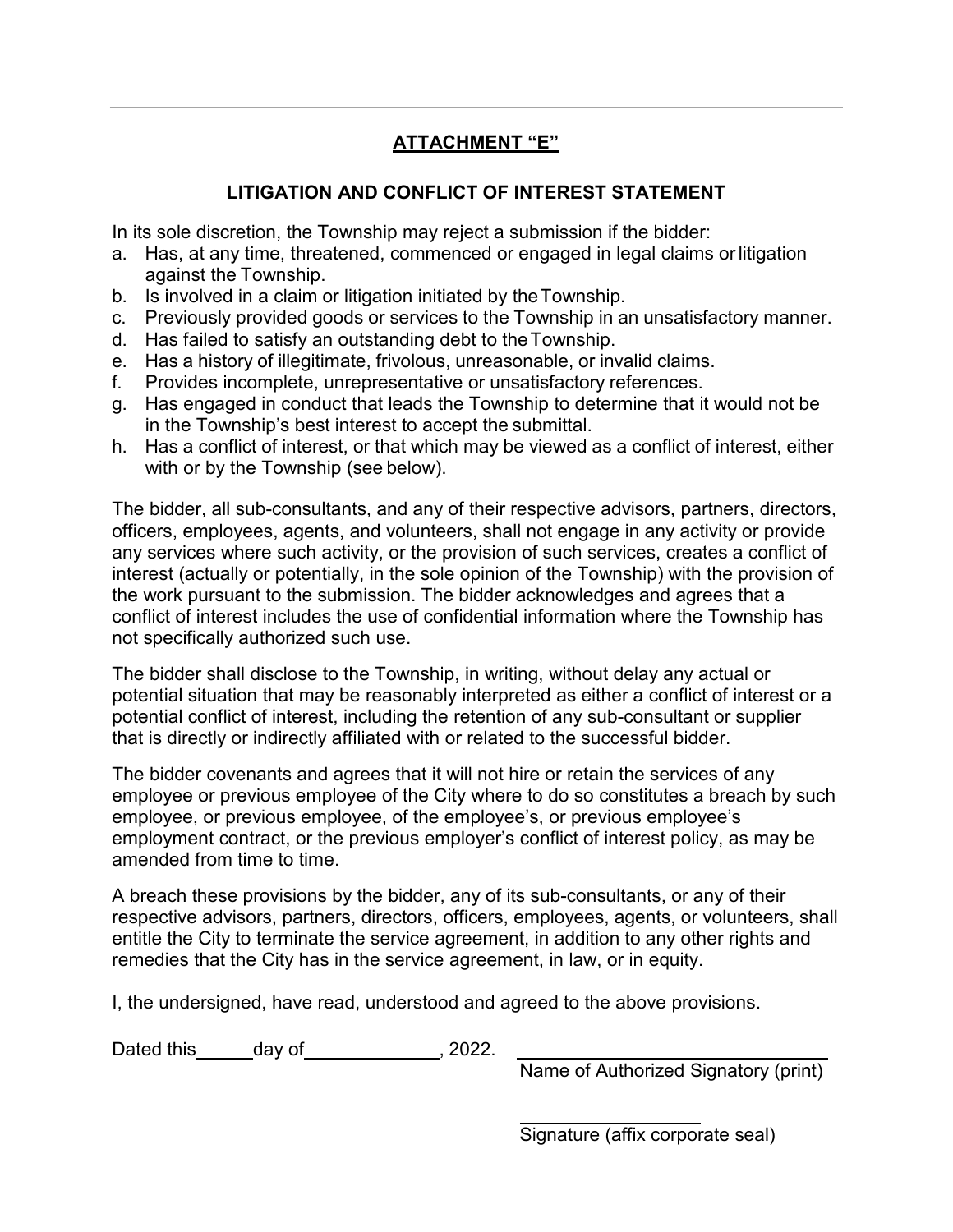#### **ATTACHMENT "F" ENVELOPE SUBMISSION INFORMATION**

<span id="page-34-0"></span>

| <b>Envelope 1</b>                                                                              |
|------------------------------------------------------------------------------------------------|
| The Township of Muskoka Lakes<br>PO Box 129, 1 Bailey St<br>Port Carling ON.<br><b>P0B 1J0</b> |
| Attn: Mr. Ken Becking P. Eng.,<br><b>Director of Public Works</b>                              |
| <b>RFP NO.: 2022-XX</b><br><b>Transportation Master Plan</b>                                   |
| a) PROPOSAL<br>b) ADDENDUM (if applicable)                                                     |
| CLOSING: TUESDAY, MAY 18, 2022 AT 2:00:00 P.M. LOCAL<br><b>TIME</b>                            |
| <b>BIDDER NAME:</b>                                                                            |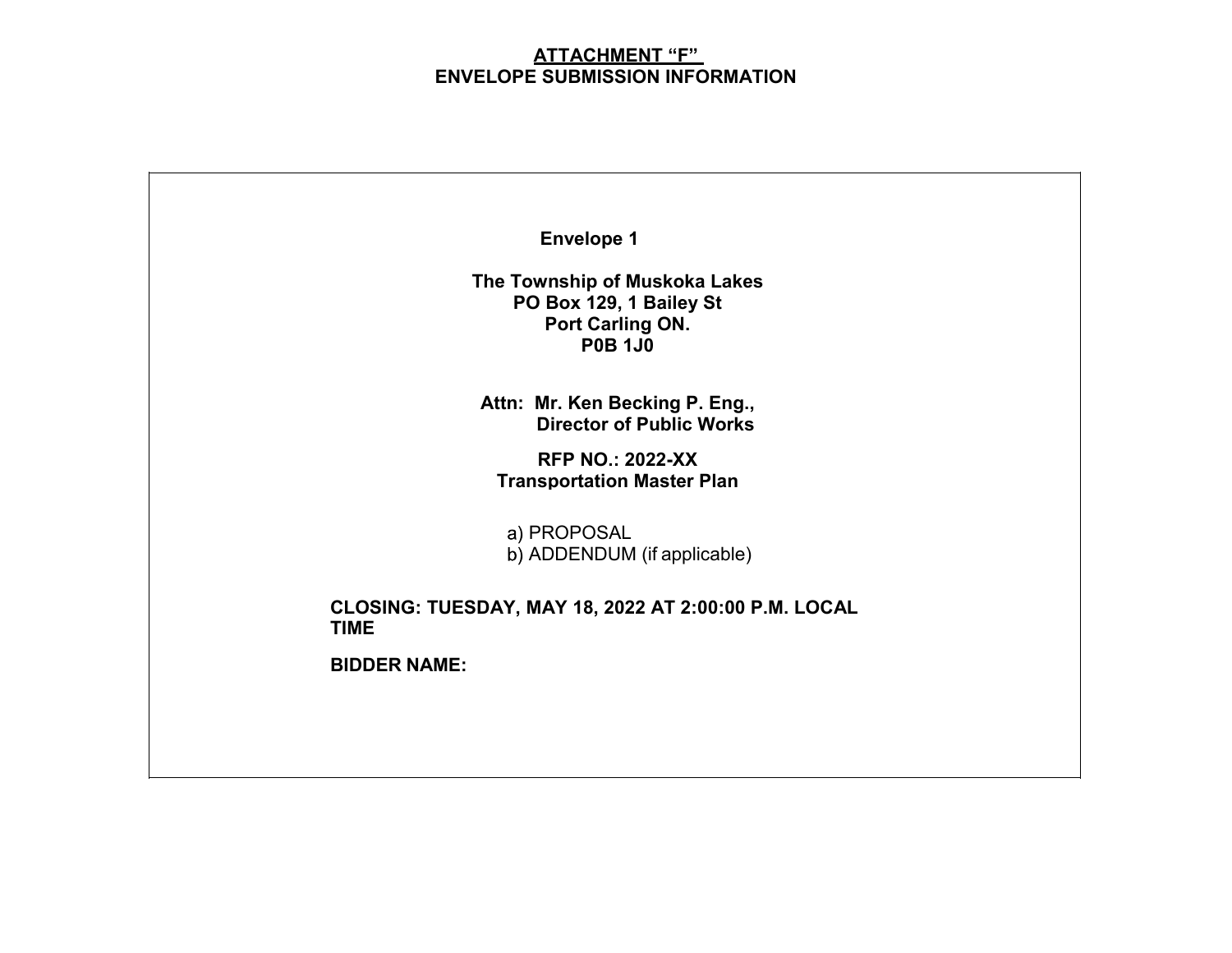**Envelope 2**

**The Township of Muskoka Lakes PO Box 129, 1 Bailey St Port Carling ON. P0B 1J0**

**Attn: Mr. Ken Becking P. Eng., Director of Public Works**

**RFP NO.: 2022-XX Parks and Recreation Master Plan**

SUMMARY OF PROFESSIONAL FEES AND DISBURSEMENTS

**CLOSING: WEDNESDAY, MAY 18, 2022 AT 2:00:00 P.M. LOCAL TIME**

**BIDDER NAME:**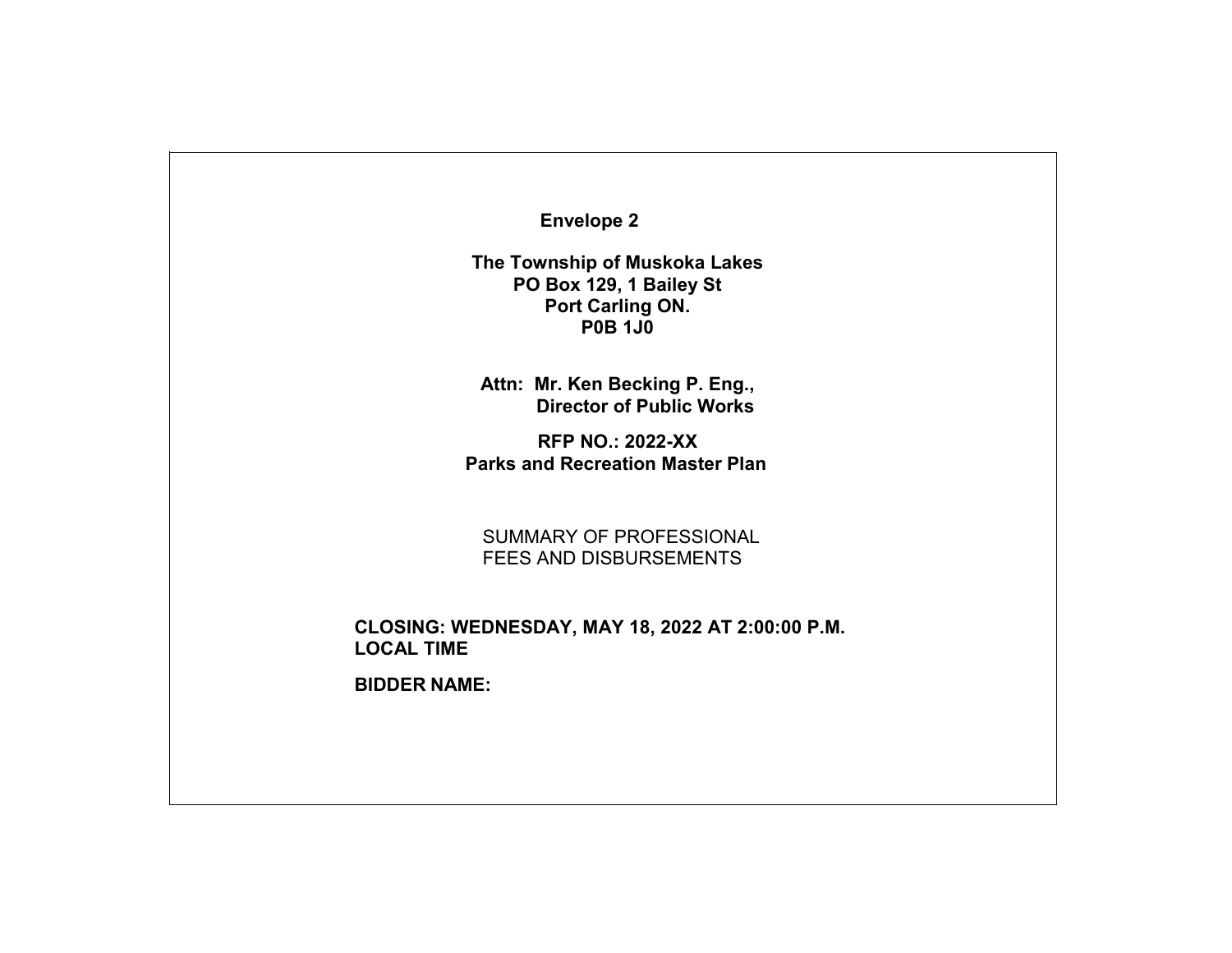# **PROPOSAL FORM**

<span id="page-36-0"></span>

| FOR THE PROVISION OF:                                                                                                                                  | <b>Transportation Master Plan</b>   |             |  |
|--------------------------------------------------------------------------------------------------------------------------------------------------------|-------------------------------------|-------------|--|
| AS SUPPLIED BY:                                                                                                                                        |                                     |             |  |
|                                                                                                                                                        | <b>FIRM NAME</b>                    |             |  |
|                                                                                                                                                        |                                     |             |  |
|                                                                                                                                                        | <b>ADDRESS</b>                      | POSTAL CODE |  |
|                                                                                                                                                        | (HEREINAFTER CALLED THE RESPONDENT) |             |  |
| THE CORPORATION OF THE TOWNSHIP OF MUSKOKA LAKES<br>TO:<br>PO Box 129, 1 Bailey St<br>Port Carling, ON P0B 1J0<br>(HEREINAFTER CALLED THE CORPORATION) |                                     |             |  |

#### **THE RESPONDENT DECLARES**

- 1. No person(s), firm or corporation, other than the Respondent, has any personal interest in this Proposal or in the award for which this Proposal is made.
- 2. No member of Council, officer or employee of the Corporation is or will become interested directly or indirectly as a contracting party, partner, shareholder, and surety or in any portion of the profits thereof, or in any of the monies to be derived, there from.
- 3. This Proposal is made without any connection, comparison of figures, or arrangements with, or knowledge of any other corporation, firm or person making a Proposal for the same and is in all respects without collusion or fraud.
- 4. By signing this submission, I confirm I have read and understood the content and requirements of this Proposal document.

LOWEST OR ANY PROPOSAL NOT NECESSARILY ACCEPTED

ACKNOWLEDGEMENT TO RECEIPT OF ADDENDA

This will acknowledge receipt of the following addenda and, that the pricing quoted includes the provision set out in such addenda

| ADDENDUM#<br>#<br>#         |              | DATE RECEIVED                     |
|-----------------------------|--------------|-----------------------------------|
|                             | <b>DATED</b> | Check here if NO Addenda received |
|                             |              |                                   |
| <b>SIGNATURE OF WITNESS</b> |              | <b>SIGNATURE OF RESPONDENT</b>    |

By my signature, I hereby confirm I am a principal, or have been duly authorized by the principal/board, to sign on behalf of the above named.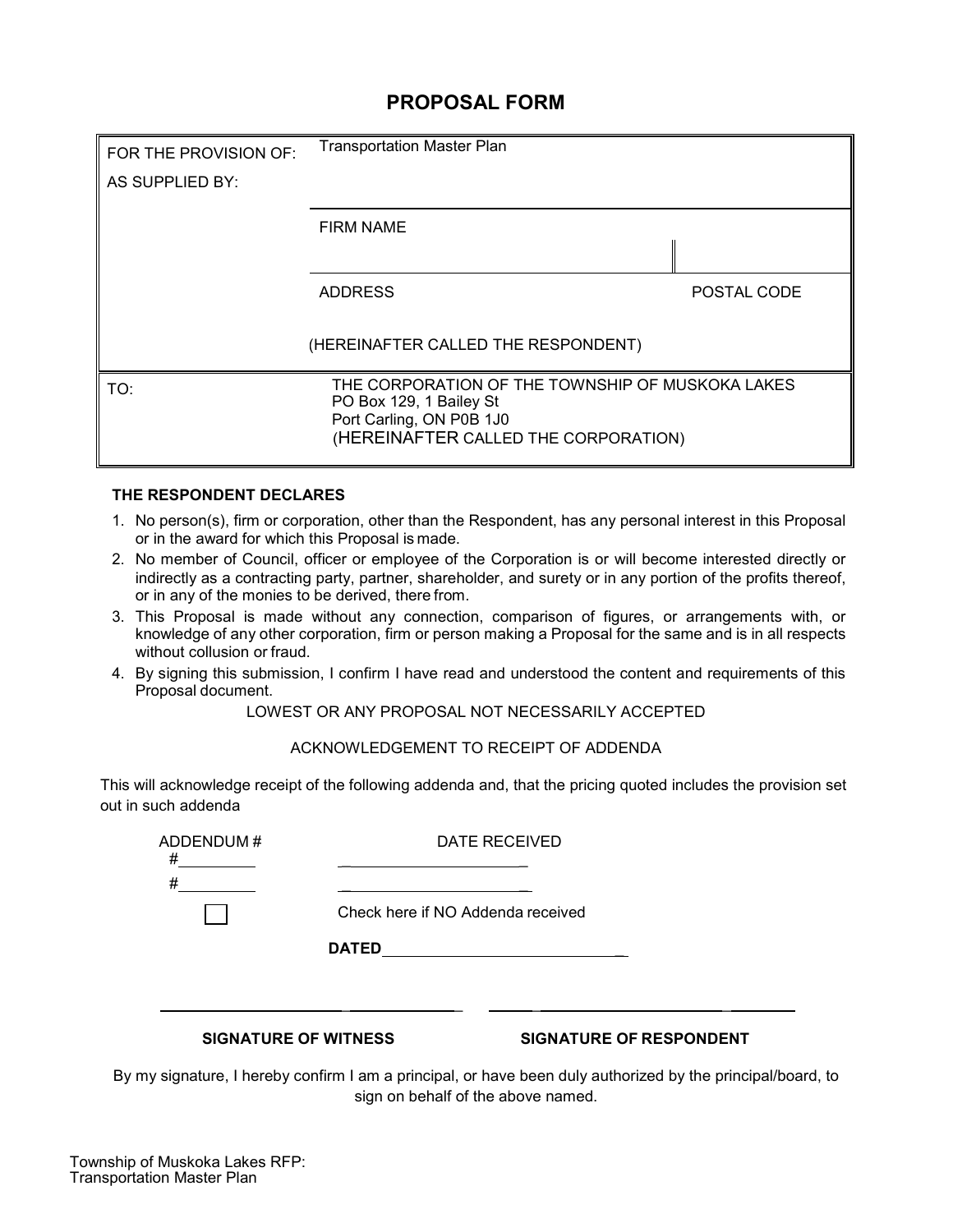# **RESPONDENT INFORMATION FORM**

<span id="page-37-0"></span>**RESPONDENTS must complete this form and include with the Proposal Submission. Please ensure all information is legible.**

| $\overline{1}$ .          | <b>Firm/Company Name</b>                  |  |
|---------------------------|-------------------------------------------|--|
| 2.                        | <b>Respondent's Contact</b><br>Individual |  |
| $\overline{3}$ .          | Office Phone #                            |  |
| 4.                        | Toll Free #                               |  |
| 5.                        | Cellular #                                |  |
| 6.                        | Fax#                                      |  |
| $\overline{7}$ .          | E-mail address                            |  |
| $\overline{\mathbf{8}}$ . | Website                                   |  |
| 9.                        | WSIB Account #                            |  |
| 10.                       | HST Account #                             |  |

RESPONDENT SIGNATURE DATE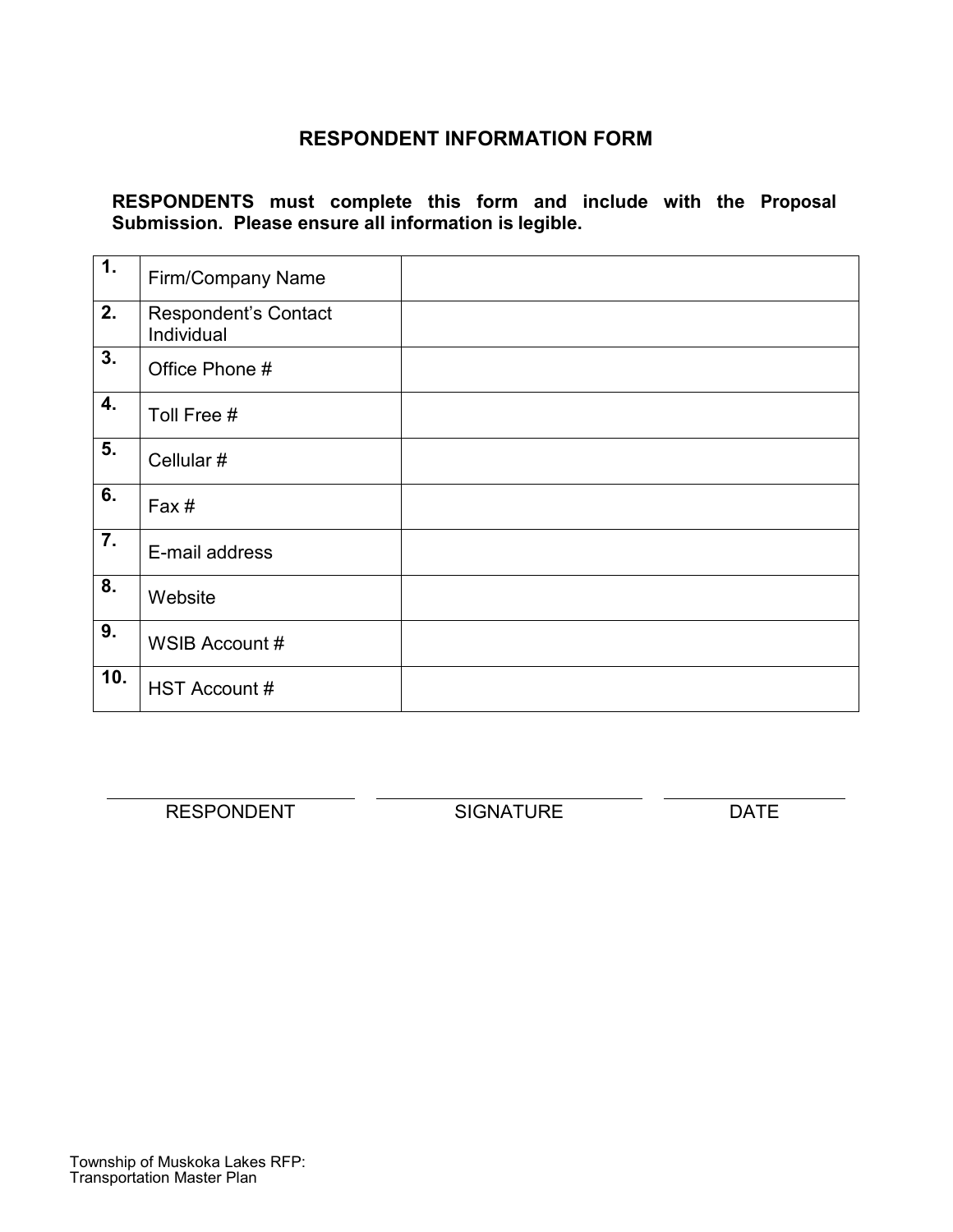# **Supplier Background and References**

## **CORPORATE / COMPANY PROFILE**

Please provide a corporate profile of your company, including an overview of your product offerings, your business model, and what differentiates you from your competitors.

# **ALLIANCES**

Describe any technology and service alliances that your company has established.

#### **REFERENCES**

| <b>REFERENCE #1</b>                        |  |  |  |  |
|--------------------------------------------|--|--|--|--|
| <b>Organization Name:</b>                  |  |  |  |  |
| <b>Contact Name:</b>                       |  |  |  |  |
| <b>Contact Title:</b>                      |  |  |  |  |
| Address:                                   |  |  |  |  |
| Telephone #:                               |  |  |  |  |
| E-mail Address:                            |  |  |  |  |
| Description of<br><b>Services Provided</b> |  |  |  |  |

| <b>REFERENCE #2</b>                        |  |  |  |  |
|--------------------------------------------|--|--|--|--|
| <b>Organization Name:</b>                  |  |  |  |  |
| <b>Contact Name:</b>                       |  |  |  |  |
| <b>Contact Title:</b>                      |  |  |  |  |
| Address:                                   |  |  |  |  |
| Telephone #:                               |  |  |  |  |
| E-mail Address:                            |  |  |  |  |
| Description of<br><b>Services Provided</b> |  |  |  |  |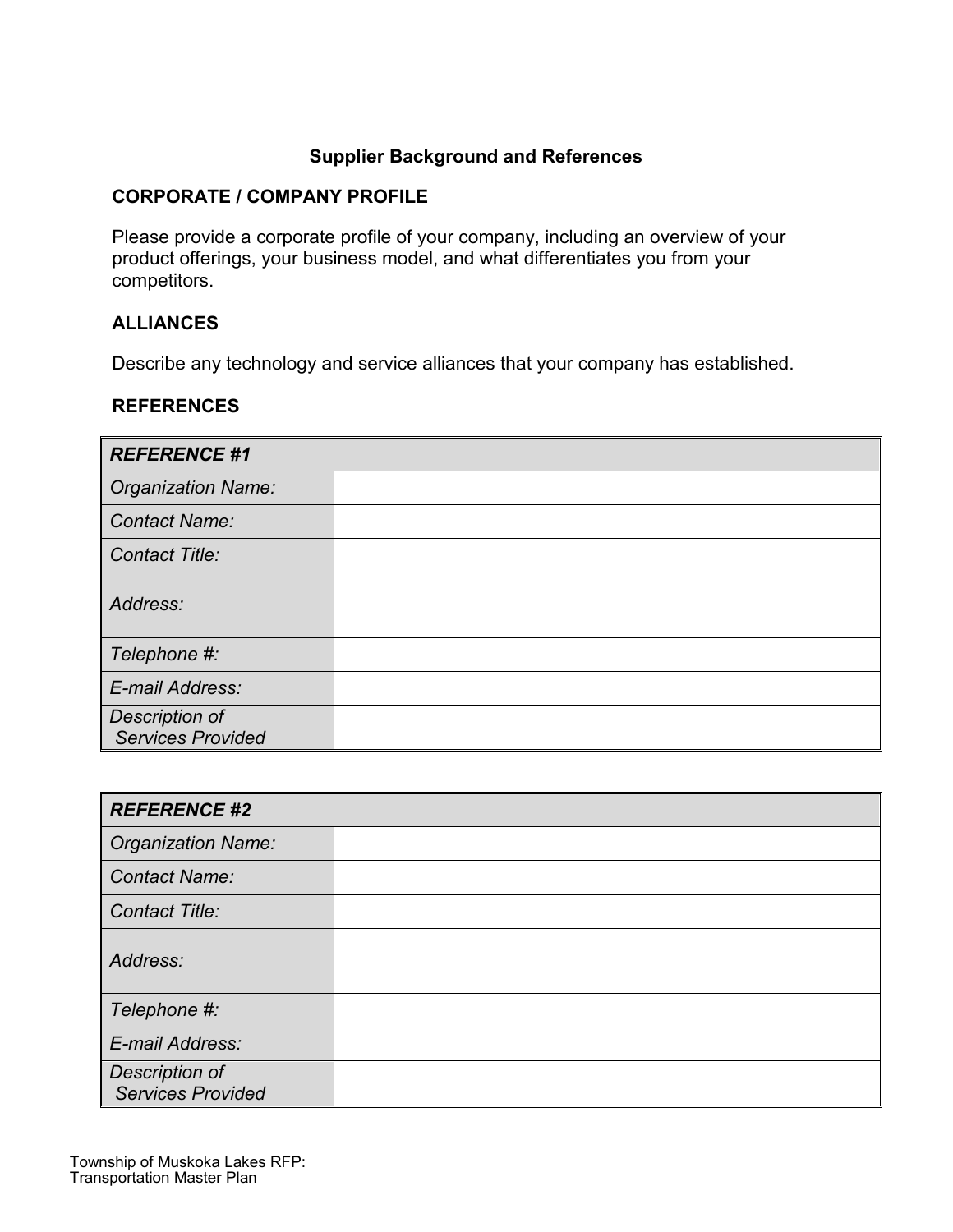| <b>REFERENCE #3</b>                        |  |  |  |  |
|--------------------------------------------|--|--|--|--|
| <b>Organization Name:</b>                  |  |  |  |  |
| <b>Contact Name:</b>                       |  |  |  |  |
| <b>Contact Title:</b>                      |  |  |  |  |
| Address:                                   |  |  |  |  |
| Telephone #:                               |  |  |  |  |
| E-mail Address:                            |  |  |  |  |
| Description of<br><b>Services Provided</b> |  |  |  |  |